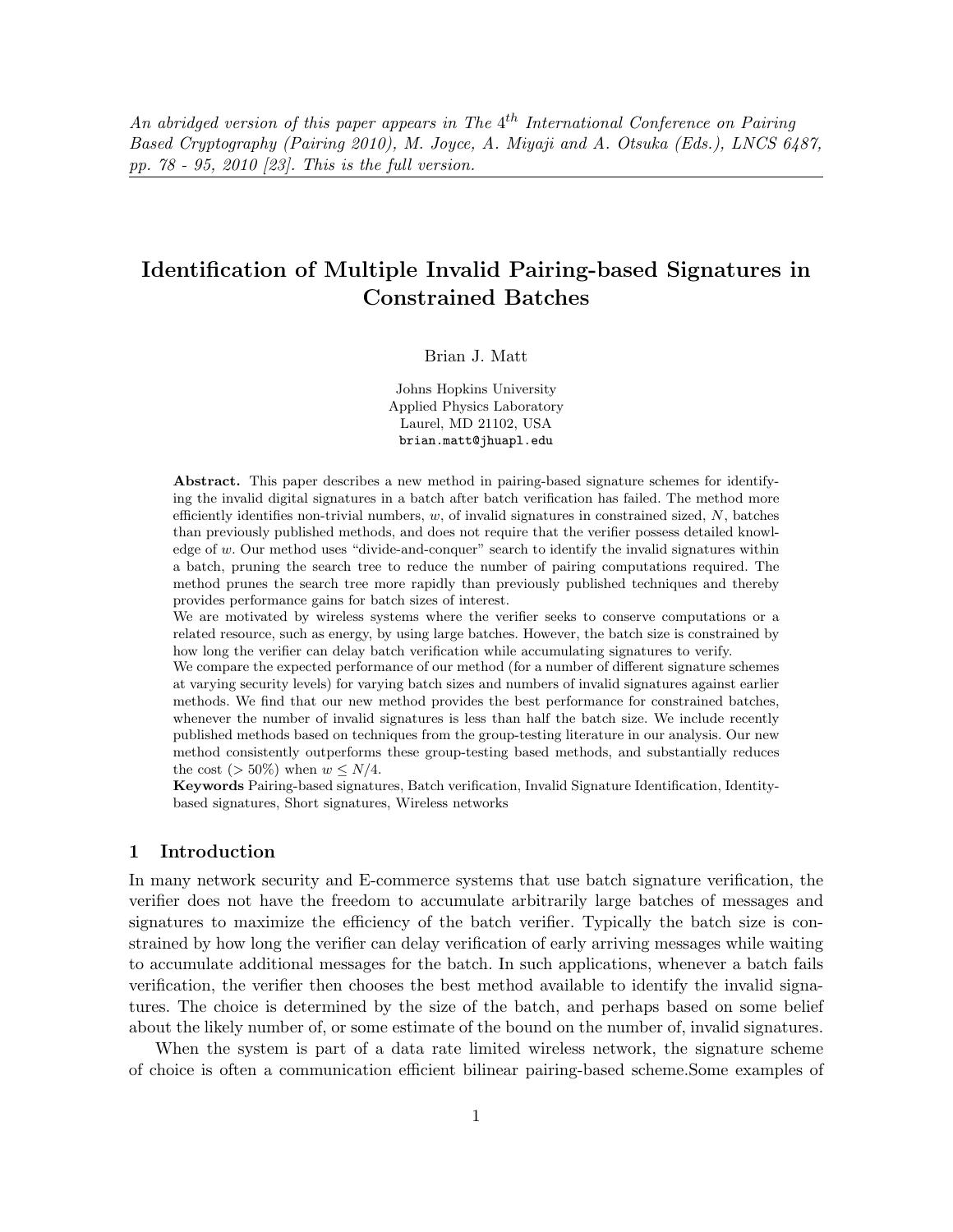such systems are: some secure wireless routing protocols [25, 41, 33, 26]; secure accounting and charging schemes or schemes to provide incentives to nodes for exhibiting desirable behavior [31, 5, 17, 28, 44]; authenticated localization messages and safety messages (vehicular networks) [32, 30, 43]; and authenticating bundled data messages in delay (or disruption) tolerant networks [10, 37]. This choice is justifiable if the need for communication efficiency justifies the higher processing costs of these schemes compared to 1) conventional signature schemes such as ECDSA [13], or 2) signature schemes using implicit-certificates [1, 29, 4]. Such pairing-based schemes include short signature schemes [3, 6] and bandwidth efficient identity-based signature schemes [7, 6, 40, 6].

When batch verification fails, a number of methods have been proposed, primarily for large batches, to identify the invalid signatures in batch verifiable, pairing-based signature schemes. These proposals include "divide-and-conquer" (DC) methods such as Fast DC verifier [27] and Binary Quick Search [18], and methods that significantly augment DC with other techniques (i.e., hybrid methods) [21], and some specialized techniques that are practical for batches with only a very few invalid signatures [18]. Recently, methods based on group testing have been proposed [42]. However, no methods have been proposed specifically for constrained batches.

#### **Our contribution.**

In this paper, we present a new method for finding invalid signatures in pairing-based schemes based on hybrid divide-and-conquer searching. The method outperforms earlier hybrid divide-and-conquer methods when N is constrained (16 - 128) and  $w < N/2$ . We compare our method with earlier work for a number of pairing-based schemes and present the results using cost parameters drawn from a realization of the Cha-Cheon [7] signature scheme at the 80 bit and 192 bit security levels. Our analysis can be easily applied to other schemes and at other security levels. Our new hybrid method seeks to identify more invalid signatures in each (sub-) batch than earlier hybrid methods before resorting to sub-dividing the (sub-)batches. The new method reduces the number of computations required whenever  $w < N/2$ .

Recently group testing algorithms [9] have been proposed for use in identifying invalid signatures in batches  $[42]$ . However, many group algorithms assume that w (or an upper bound) is known. If the estimate  $d$  of  $w$  must be precise in order to obtain good performance, then such methods will not be useful in practice. We compare the expected performance of our method against the best methods in [42] for use in single processor systems. We find that our new method, as well as some earlier methods, always significantly outperform the proposed group testing methods, even when  $w$  is precisely known. We also examine the impact of an inaccurate estimate on the expected performance of the method in [42] which has the best worse case performance in our setting when  $w$  is known precisely. We find that even when the estimate is good  $(d_w = 2w)$ , the impact on performance is severe when  $2 \leq w < N/2$ .

#### **2 Notation**

In this paper we assume that pairing-based schemes use bilinear pairings on an elliptic curve E, defined over  $\mathbb{F}_q$ , where q is a large prime.  $\mathbb{G}_1$  and  $\mathbb{G}_2$  are distinct subgroups of prime order r on this curve, where  $\mathbb{G}_1$  is a subset of the points on E with coordinates in  $\mathbb{F}_q$ , and  $\mathbb{G}_2$  is a subset of the points on E with coordinates in  $\mathbb{F}_{q^d}$ , for a small integer d (the embedding degree).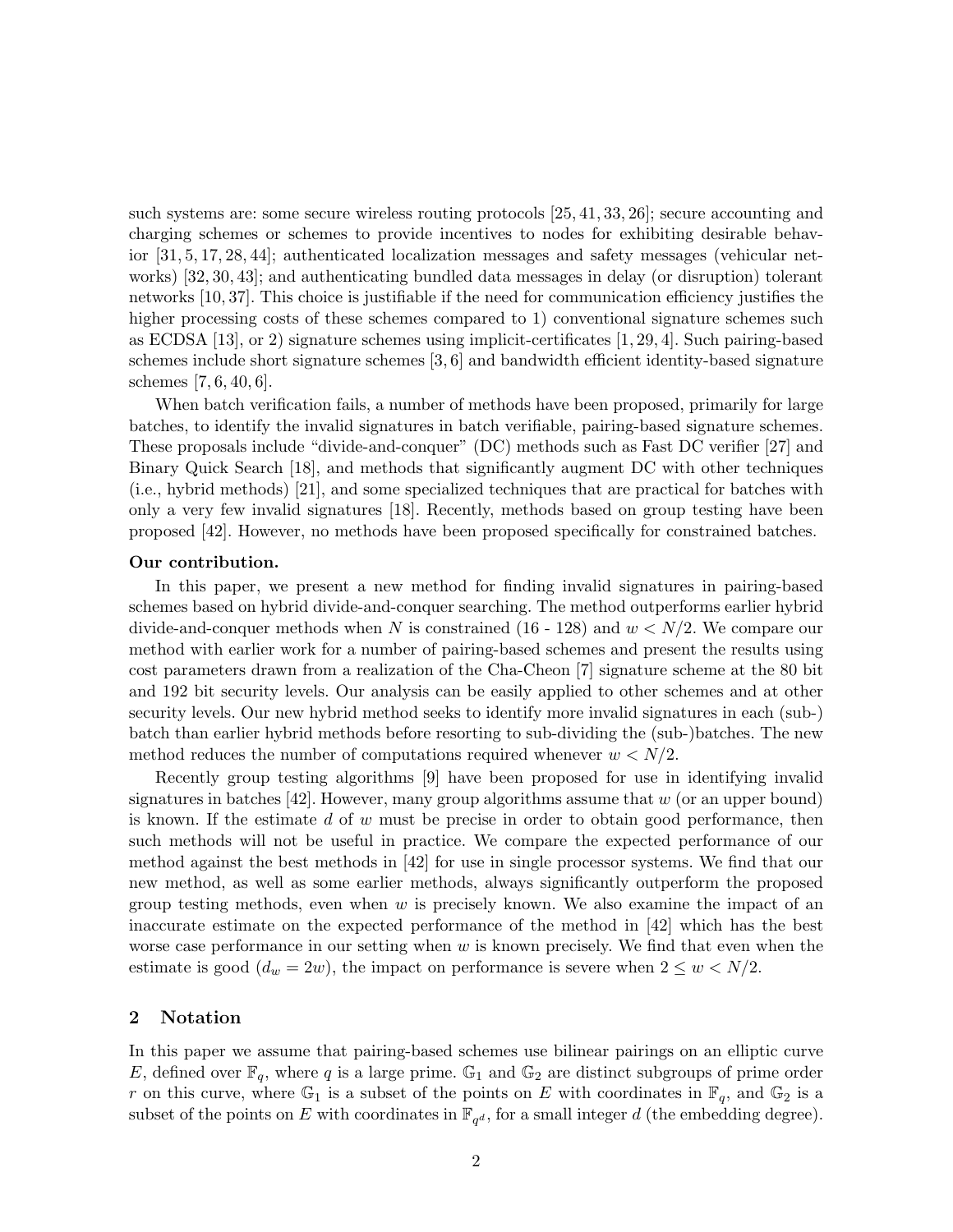The pairing e is a map from  $\mathbb{G}_1 \times \mathbb{G}_2$  into  $\mathbb{G}_T$  where  $\mathbb{G}_T$  is a multiplicative group of order r in the field  $\mathbb{F}_{q^d}$ .

Once the initial batch verification is performed, the costs of the methods for finding the invalid signatures in a batch are dominated by the cost of a product of pairings computations, CstMultPair, and the cost of multiplying two elements of  $\mathbb{G}_T$ , CstMult $\mathbb{G}_T$ . A cost that can be significant in large batches for some methods is the cost of additions in  $\mathbb{G}_1$ , CstAdd $\mathbb{G}_1$ , (or additions in  $\mathbb{G}_2$ ). The other operations used in the methods discussed in this paper, such as exponentiation CstExpt $\mathbb{G}_{T}(t_1)$  in  $\mathbb{F}_{q^d}$  (for small  $t_1$ ), computing an inverse in  $\mathbb{G}_T$  (CstInv $\mathbb{G}_T$ ), multiplying an element of  $\mathbb{G}_1$  or  $\mathbb{G}_2$  by a modest sized scalar c, i.e.,  $c \leq N$ , has minimal impact.

#### **3 Background**

Fiat [12] introduced batch cryptography, and the first batch verification signature scheme was that of Naccache *et al.* [24] for a variant of DSA signatures. Bellare *et al.* [2] presented three generic methods for batching modular exponentiations: *the random subset test*, the *small exponents test* (SET), and the *bucket test*, which are related to techniques in [24, 38].

A number of pairing-based signature schemes have batch verifiers which use the small exponents test, many of which have the form

$$
e\left(\sum_{i=1}^{N} B_i, S\right) = \prod_{h=1}^{\bar{n}-1} e\left(\sum_{i=1}^{N} D_{i,h}, T_h\right)
$$
 (1)

where S and  $T_h$  are system parameters. Examples when  $\bar{n} = 2$  include Boneh, Lynn and Shacham short signatures [3], when the batch consists of messages signed by a single signer or a common message signed by different signers, the Cha-Cheon identity-based scheme [7], and the scheme of Xun Yi [39] as interpreted by Solinas [35]. Examples of schemes that have this form with  $\bar{n} = 3$  include the Camenisch, Hohenberger, and Pedersen (CHP) short signature scheme (for a common time period [6]) and a recent proposal of Zhang et al. [43] for signing and batch verifying location and safety messages in vehicular networks.<sup>1</sup>

## **3.1 Identifying Invalid Signatures**

Methods for identifying invalid signatures fall into three categories: divide-and-conquer methods [27, 18], exponent testing methods [19, 20, 36, 18], and hybrid techniques [20, 21] which combine aspects of divide-and-conquer and other methods.

**Divide-and-Conquer Methods** Pastuszak *et al.* [27] first investigated methods for identifying invalid signatures within a batch. They explored divide-and-conquer methods for generic batch verifiers, methods that work with any of the three batch verifiers studied by Ballare *et al.* In these methods the set of signatures in an invalid batch is repeatedly divided into  $d \geq 2$  smaller sub-batches to verify. The most efficient of their techniques, the Fast DC Verifier

<sup>&</sup>lt;sup>1</sup> Some of these schemes are defined for pairings where  $\mathbb{G}_1 = \mathbb{G}_2$ . In CHP short signatures one of the pairings has the form  $e(T_h, \sum_{i=1}^N D_{i,h})$ . For simplicity of presentation we ignore such distinctions in the remainder of this paper.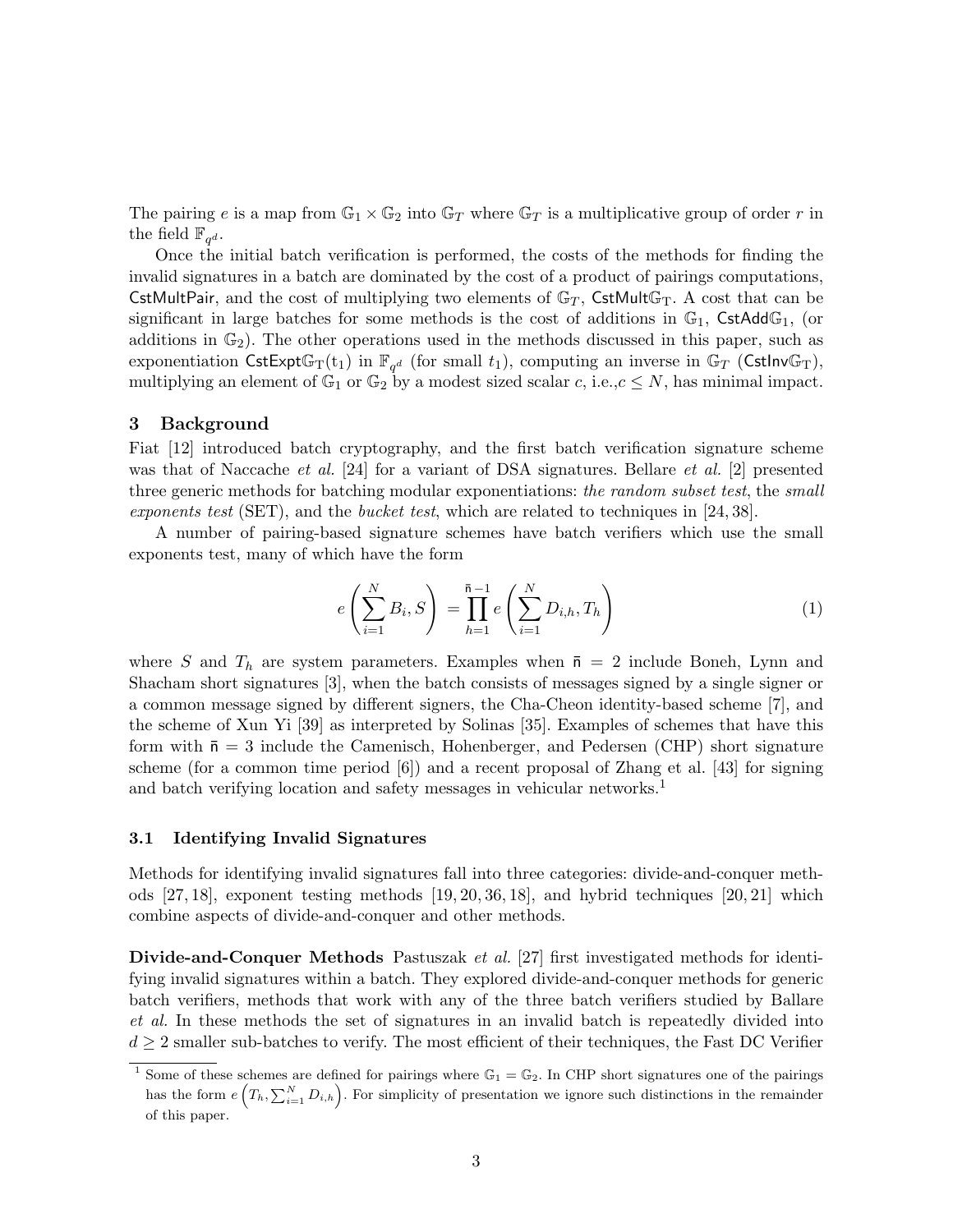Method, exploits knowledge of the results of the first  $d-1$  sub-batch verifications to determine whether the verification of the  $d^{th}$  sub-batch is necessary. Performance measurements of one of the methods of [27] for the Boneh, Lynn and Shacham (BLS) [3] signature scheme have been reported [11].

In [18] a more efficient divide-and-conquer method, called Binary Quick Search (BQS), for small exponents test based verifiers was presented. In this method a batch verifier that compares two quantities, X and Y, is replaced with an equivalent test  $A = XY^{-1}$ , and the batch is accepted if  $A = 1$ . The BQS algorithm is always as least as efficient as any  $d = 2^n$ ary DC Verifier [22]. The upper bound of the number of batch verifications required by BQS is half that of the Fast DC Verifier for  $d = 2$  [18].

**Exponent Testing Methods** The first exponent testing method, developed by Lee *et al.* [19], was capable of finding a single invalid signature within a batch of "DSA-type" signatures. Law and Matt presented two exponent testing methods for pairing-based batch signatures, the Exponentiation Method and the Exponentiation with Sectors (EwS) Method, in [18]. Both methods use exhaustive search during batch verification, resulting in exponential cost.

The Exponentiation Method replaces (1) with  $\alpha_0 = \prod_{n=1}^{\bar{n}-1}$ *h*=0  $e\left(\frac{N}{\sum}\right)$ *i*=1  $(D_{i,h}, T_h)$  where  $D_{i,0} = B_i$ and  $T_0 = -S$ . If  $\alpha_0$  is equal to the identity, the batch is valid. Otherwise compute  $\alpha_j$ , for  $1 \leq j \leq w$ ,

$$
\alpha_j = \prod_{h=0}^{\bar{n}-1} e\left(\sum_{i=1}^N i^j D_{i,h}, T_h\right) \tag{2}
$$

and perform a test on the values  $\alpha_j, \alpha_{j-1},...,\alpha_0$ . For  $j = 1$ , test whether  $\alpha_1 = \alpha_0^{z_1}$  has a solution for  $1 \leq z_1 \leq N$  using Shanks' giant-step baby-step algorithm [34]. If successful,  $w = 1$ and  $z_1$  is the position of the invalid signature. In general the method tests whether

$$
\alpha_j = \prod_{t=1}^j \left( \alpha_{j-t} \right)^{(-1)^{t-1} p_t} \tag{3}
$$

has a solution where  $p_t$  is the t<sup>th</sup> elementary symmetric polynomial in  $1 \leq z_1 < \ldots < z_j \leq N$ . The authors show that the tests can be performed in  $O(\sqrt{N})$  for  $j = 1$  and  $O(N^{j-1}/(j-1)!)$ for  $j \geq 2$  multiplications in  $\mathbb{F}_{q^d}$ . If a test fails increment j, compute  $\alpha_j$ , and test. When  $j = w$ the test will succeed, and the values of  $z_1, \ldots, z_w$  are the positions of the invalid signatures.

The Exponentiation with Sectors Method uses two stages. In the first stage, the batch is divided into approximately  $\sqrt{N}$  sectors of approximately equal size and the Exponentiation Method is used, where each  $D_{i,h}$  within a sector is multiplied by the same constant to identify the  $v$  invalid sectors. In the second stage, the Exponentiation Method is used to find the invalid signatures within a batch consisting of the signatures from the v invalid sectors.<sup>2</sup>

**Hybrid DC Methods** Lee et al. [20] applied their approach for DSA-type signatures to identifying a single invalid signature in batches of RSA signatures. They addressed the problem

<sup>&</sup>lt;sup>2</sup> The EwS method is always outperformed by one or more of the other methods we discuss in this section in our setting; therefore we do not discuss the performance of this method in Section 6.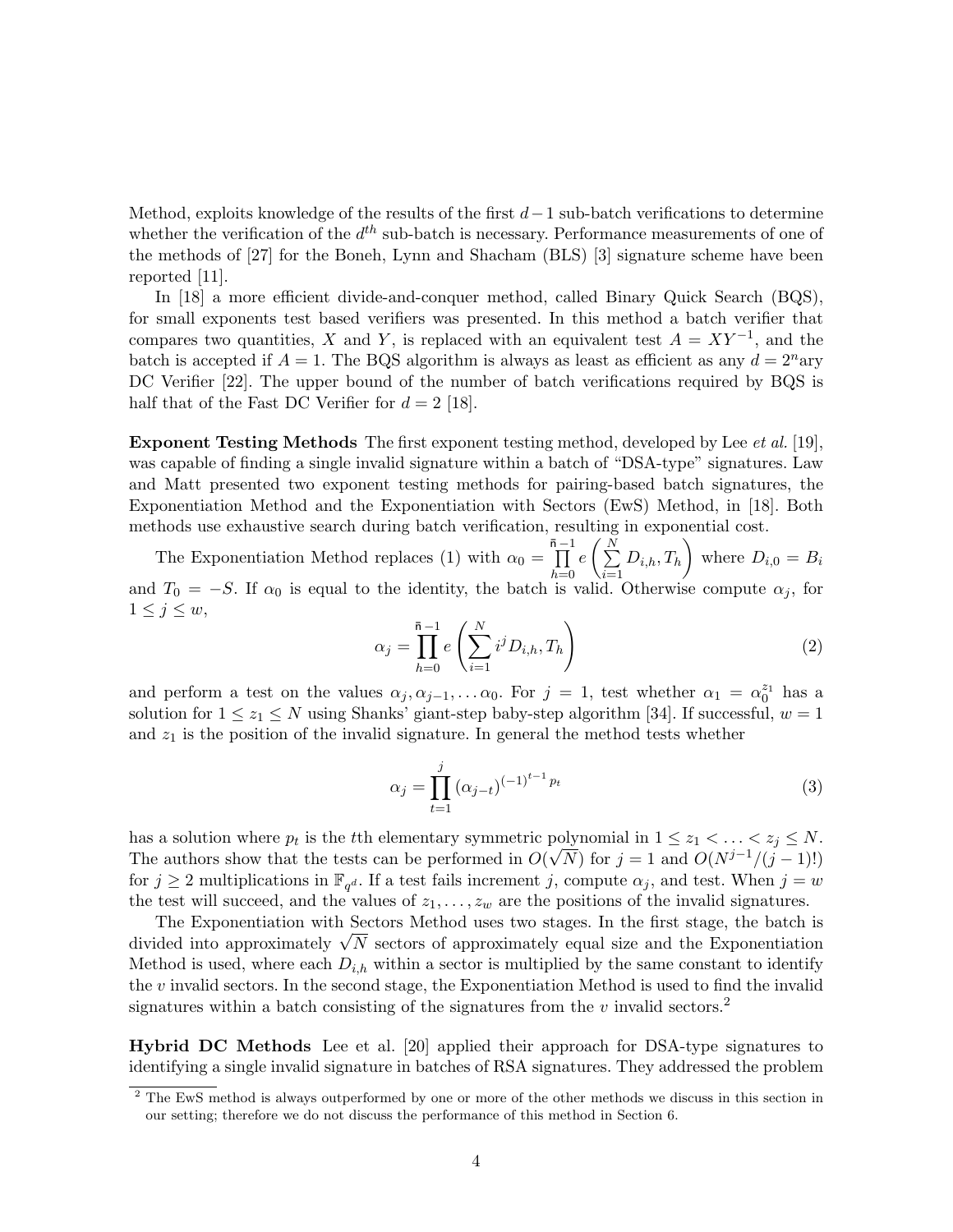of identifying multiple invalid RSA signatures by using their RSA method in a DC method. Each (sub-)batch is tested using their RSA method. If the (sub-)batch has multiple invalid signatures, it is divided and its child sub-batches are tested. If a (sub-)batch has a single invalid signature, that signature is identified; if a (sub-)batch has no invalid signatures, that (sub-)batch is not tested further. Otherwise the (sub-)batch is divided and its child sub-batches are tested. However, Stanek showed in [36] that their approach for RSA signatures is not secure.

In [22] Matt presented two hybrid DC methods. The first, called Single Pruning Search (SPS), uses (2) and (3) for  $0 \leq j \leq 1$  to identify single invalid signatures in (sub-)batches until the root of every maximal sub-tree of the search tree with a single invalid signature is identified. This method is somewhat similar to the Lee et al. method for RSA signature batches with multiple invalid signatures.

The second method, Paired Single Pruning Search (PSPS), extends SPS with an additional test. When a (sub-)batch B has two or more invalid signatures,  $\alpha_{0,L}$  is computed for the left child sub-batch of B, and if both child sub-batches have invalid signatures, then  $\alpha_{0,R} = \alpha_0 \cdot \alpha_{0,L}^{-1}$ is calculated for the right child sub-batch. Then  $\alpha_1 = \alpha_{0,L}^{z_L} \cdot \alpha_{0,R}^{z_R}$  is tested for a solution where the exponents are restricted to the set of  $i$ 's used in the child sub-batches. A solution will exist whenever both child sub-batches have a single invalid signature. The additional test determines if the two child nodes are both roots of maximal sub-trees of the search tree with a single invalid signature, without computing  $\alpha_{1,L}$  and  $\alpha_{1,R}$ .

## **4 A Hybrid DC Method Exploiting** *w* **= 2 Maximal Sub-Trees**

Hybrid divide-and-conquer methods operate on (for simplicity) a binary tree T with  $w > 1$ invalid signatures whose root node is the batch, and each pair of child nodes represents the two nearly equal size sub-batches of their parent. The SPS and PSPS methods search down though T until the roots of the w maximal sub-trees  $ST_i$ ,  $i = 1, ..., w$ , of T, which represent subbatches that have a single invalid signature are reached and tested. The Triple Pruning Search method we describe in this paper searches down through  $T$  until the roots of the maximal sub-trees  $ST2_i$ ,  $i = 1, ..., v$ , of T, which represent the sub-batches that have exactly two invalid signatures, and the maximal sub-trees  $ST1<sub>j</sub>$ ,  $j = 1, ..., w-2v$ , which represent sub-batches that have a single invalid signature and which are not a sub-tree of any of the ST2*<sup>i</sup>* sub-trees, are reached and tested.

Let B be the batch. |X| is the size the (sub-)batch X of B, lowbnd(X) is the index in B of the lowest position signature in X,  $w(X)$  is the number of invalid signatures in X, and invalid(X) is the set of invalid signatures in X. If T is a binary tree and X is sub-batch, then X is the sibling of X.

#### **4.1 Triple Pruning Search (TPS) Method.**

The recursive algorithm below describes the Triple Pruning Search (TPS) method on a batch B, which is a list of  $N = 2<sup>h</sup>$ ,  $h \ge 2$ , randomly ordered message / signature pairs  $((m_1, s_1), \ldots,$  $(m_N, s_N)$ , where the signature components are verified elements of the appropriate groups. On the initial call to  $TPS(X)$ ,  $X = B$ .

 $TPS(X)$  includes the initial batch verification (lines 2 through 4). When  $X = B$ ,  $Get_0(B)$ computes  $\alpha_{0,B}$  following the SET algorithm, and then computes  $\alpha_{0,B}^{-1}$ . The test  $\alpha_{0,B} = 1$ determines whether  $w(B) = 0$ .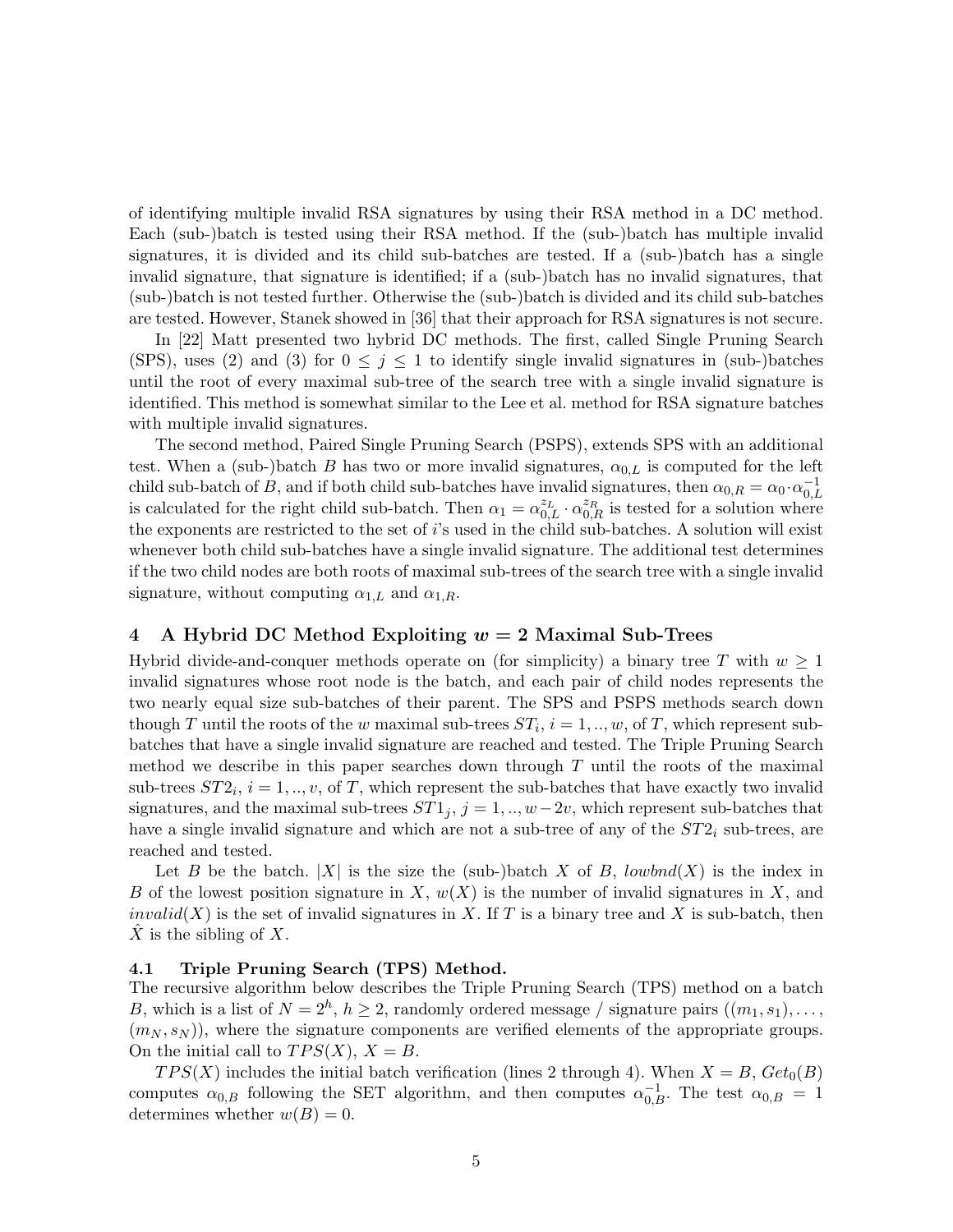**Algorithm 4.1** TPS (X) *(Triple Pruning Search)*

**Input:**  $X - a$  list of message / signature pairs.

**Output:** A list of the invalid pairs in the batch. 1: **if**  $X = B$  **then** 2:  $\alpha_{0,[B]} \leftarrow Get_0(B)$ <br>3: **if**  $\alpha_{0,[B]} = 1$  then if  $\alpha_{0,[B]} = 1$  then 4: **return** 5:  $\alpha_{1,[B]} \leftarrow Get_1(B)$ <br>6:  $z \leftarrow Shanks(B)$ 6:  $z \leftarrow Shanks(B)$ <br>7: **if**  $z \neq 0$  then 7: **if**  $z \neq 0$  **then**<br>8: **print**  $print(m_z, s_z)$ 9: **return** 10:  $\alpha_{2,[B]} \leftarrow Get_2(B)$ <br>11:  $(z_1, z_2) \leftarrow FastF_0$ 11:  $(z_1, z_2) \leftarrow FastFactor(B)$ <br>12: **if**  $z_1 \neq 0$  **then** 12: **if**  $z_1 \neq 0$  **then**<br>13: **print** ( 13: **print**  $(m_{z_1}, s_{z_1}), (m_{z_2}, s_{z_2})$ <br>14· **return** 14: **return** 15:  $(SearchLeft, SearchRight) \leftarrow TPSQuadSolver(X, Left(X), Right(X))$ . 16: **if**  $SearchLeft = true$  then 17:  $TPS (Left(X))$ 18: **if**  $SearchRight$  = **true then** 19:  $TPS(Right(X))$ 20: **if**  $X = B$  **then** 21: PrintList() // Prints the sorted list of invalid message / signature pairs 22: **return**

Lines 5 through 9 determine whether  $w(B) = 1$ , and if so they locate the invalid signature.  $Get_1(B)$  computes  $\alpha_{1,B}$  in about  $\bar{n} \cdot N \cdot \textsf{CstdddG}_1 + \textsf{CstMultPair}$  operations using the partial results from the computation of  $\alpha_{0,B}$ , and then computes  $\alpha_{1,B}^{-1}$ . Shanks(B) is used to locate a single invalid signature. Shanks(X) tests whether  $\alpha_{1,X} \cdot (\alpha_{0,X}^{-1})^d = (\alpha_{0,X}^s)^c$  has a solution with  $l \leq d \leq s+l$  and  $0 \leq c \leq t$ , where  $s \approx \sqrt{|X|}$ ,  $t \approx |X|/s$  and  $l = \text{lowbnd}(X)$ . If  $w(X) = 1$ ,  $Shanks(X)$  returns  $d + c * s$ , the position of the invalid signature. If  $w(X) > 1$ , then it returns 0.  $Shanks(X)$  uses the giant-step baby-step algorithm [34].

Lines 10 through 14 determine whether  $w(B) = 2$ , and if so they locate the two invalid signatures.  $Get_2(B)$  computes  $\alpha_{2,B}$  in about  $\bar{n} \cdot N \cdot \textsf{CstAdd}\mathbb{G}_1 + \textsf{CstMultPair}$  operations using the partial results from the computation of  $\alpha_{1,B}$  and  $\alpha_{0,B}$ , and then computes  $\alpha_{2,B}^{-1}$ . FastFactor(B) is used to locate the pair of invalid signatures.  $FastFactor(X)$  tests whether  $\alpha_{2,X}^4 \cdot (\alpha_{1,X}^{-4})^n \cdot$  $\alpha_{0,X}^{n^2} = \alpha_{0,X}^{m^2}$  has a solution with  $2l + 1 \leq n \leq 2(l + |X|) - 1$  and  $1 \leq m \leq |X| - 1$ , where  $l = \text{lowbnd}(X)$ ; if so, then  $z_2 = (n + m)/2$  and  $z_1 = (n - m)/2$  with  $z_2 > z_1$  are the positions of the two invalid signatures. If  $w(X) = 2$ ,  $FastFactor(X)$  returns  $(z_1, z_2)$ . If  $w(X) > 2$ ,  $FastFactor(X)$  returns  $(0, 0)$ . See Appendix A.3.

In line 15, the function  $TPSQuadSolver(X, Left(X), Right(X))$  determines whether X has two or fewer invalid signatures in its left sub-batch  $Left(X)$  and two or fewer invalid signatures in its right sub-batch  $Right(X)$ . TPSQuadSolver places the locations of the invalid signature it identifies in a list which  $PrintList()$  outputs.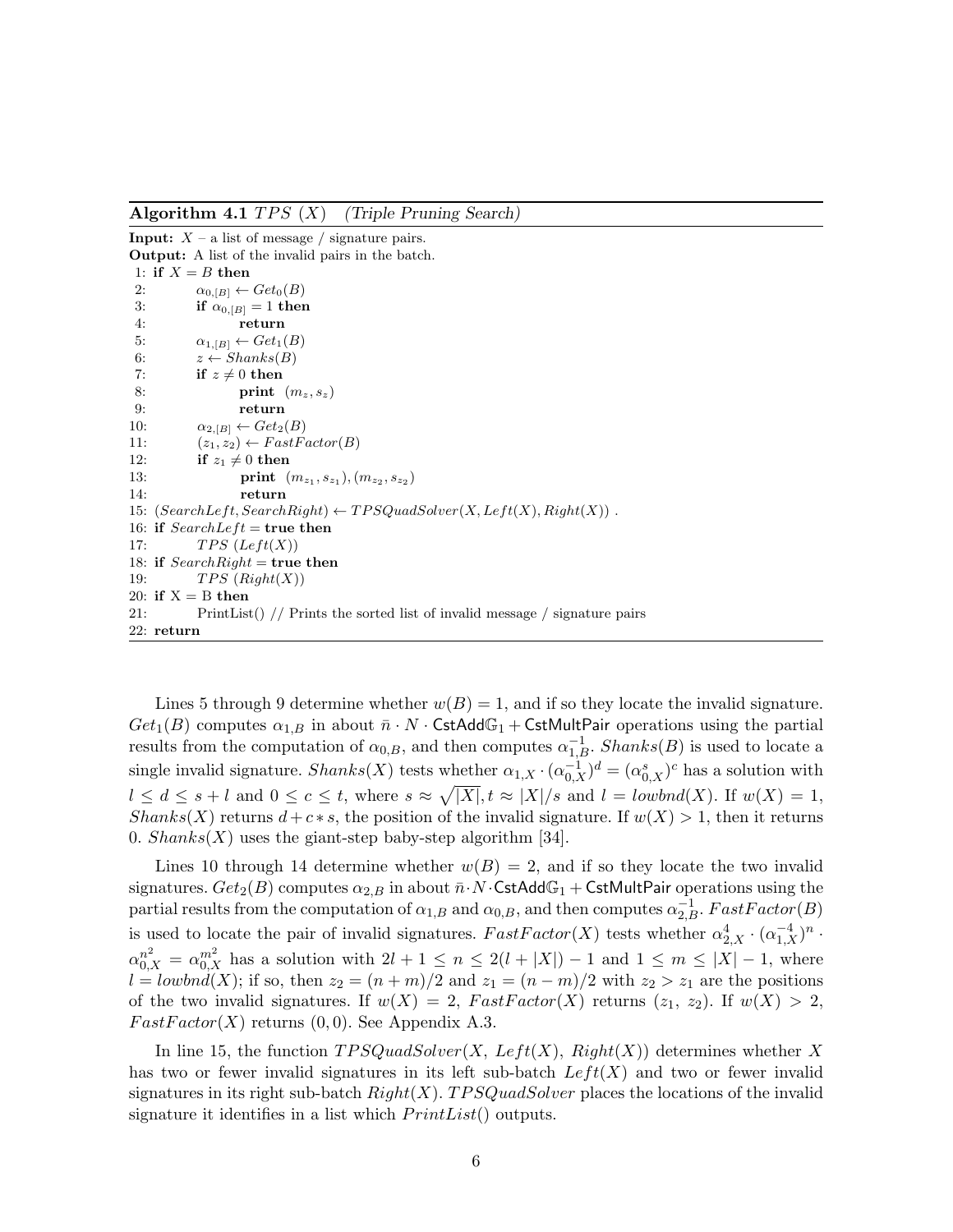## **4.2** *T P SQuadSolver***(***P arent, Lef t, Right***)**

The algorithm on page 8 describes the  $TPSQuadSolver(Parent, Left, Right)$  function on a (sub-)batch *Parent* with  $|Parent| = 2^h, h \geq 2$ , and  $w(Parent) \geq 3$ . Left and Right represent the two equal size sub-batches of *Parent*.

 $TPSQuadSolver(Parent, Left, Right)$  uses  $Get_0(Left)$  to compute  $\alpha_{0,Left}$  (and  $\alpha_{0,Left}^{-1}$ ), which requires a CstMultPair computation as well as some comparatively minor cost computations in  $\mathbb{G}_1$ . Lines 3 through 8 determine whether all of the invalid signatures in *Parent* are in either Left, Right, or are divided between the two. If both  $Left$  and Right have at least one invalid signature then  $Get_0(Right)$  is used to compute  $\alpha_{0,Right}$  ( $\alpha_{0,Right}^{-1}$ ) with negligible cost.<sup>3</sup>

If  $TScap \geq |Parent| \geq 4$ ,  $TriFactor(Parent)$  is used (line 11) to determine whether case 1)  $w(Left) = 2$  and  $w(Right) = 1$ , or case 2)  $w(Left) = 1$  and  $w(Right) = 2$ ; otherwise it fails.  $TriFactor(Parent)$ , see Appendix A.4, uses the function  $TriSolution$  to test case 1 and if that fails, case 2.

Case 1)  $TriSolver(P = Parent, L = Left, R = Right)$ 

If  $\alpha_{2,P}^4 \cdot (\alpha_{0,R}^{-4})^{z_3^2} \cdot (\alpha_{1,P}^{-4})^{n_L} \cdot (\alpha_{0,R}^4)^{n_L \cdot z_3} \cdot \alpha_{0,L}^{n_L^2} = \alpha_{0,L}^{m_L^2}$  has a solution with  $2l_L + 1 \leq n_L \leq$  $2(l_L + |L|) - 1$ ,  $1 \le m_L \le |L| - 1$  and  $l_R \le z_3 < l_R + |R|$ , where  $l_L = \text{lowbnd}(L)$  and  $l_R = \text{lowbnd}(R)$ , then  $z_2 = (n_L + m_L)/2$  and  $z_1 = (n_L - m_L)/2$  where  $z_2 > z_1$  are the positions of the two invalid signatures in  $L$ , and  $z_3$  in  $R$ .

Case 2)  $TriSolver(P = Parent, R = Right, L = Left)$ 

If  $\alpha_{2,P}^4 \cdot (\alpha_{0,L}^{-4})^{z_1^2} \cdot (\alpha_{1,P}^{-4})^{n_R} \cdot (\alpha_{0,L}^4)^{n_R \cdot z_1} \cdot \alpha_{0,R}^{n_R^2} = \alpha_{0,R}^{m_R^2}$  has a solution with  $2l_R + 1 \leq n_R \leq$  $2(l_R + |R|) - 1$ ,  $1 \le m_R \le |R| - 1$  and  $l_L \le z_1 < l_L + |L|$ , then  $z_3 = (n_R + m_R)/2$  and  $z_2 = (n_R - m_R)/2$  where  $z_3 > z_2$  are the positions of the invalid signatures in R, and  $z_1$  in L.

If  $w(Parent) = 3$ ,  $Trifactor(Parent)$  returns the positions of the three invalid signatures, which are added to the list of invalid signatures (line 13).

If  $|Parent| = 4$  and  $TriFactor(Parent)$  fails, then the positions of the four signatures in Parent are added to the list of invalid signatures (line 16).

If  $|Parent| > 4$  and  $Trifactor(Parent)$  failed (or was not used), then  $Get_1$  is used to compute  $\alpha_{1,Left}$  (and  $\alpha_{1,Left}^{-1}$ ) as well as  $\alpha_{1,Right}$  (and  $\alpha_{1,Right}^{-1}$ ) with approximate total cost CstMultPair (line 19).

If the following  $Shanks(Left)$  test succeeds, then  $Get_2(Right)$  can compute  $\alpha_{2,Right}$  $\alpha_{2,Parent} \cdot \alpha_{1,Left}^{z_1}$  and its inverse efficiently with cost  $2$  CstMultG<sub>T</sub> +2 CstInvG<sub>T</sub> + CstExptG<sub>T</sub>(t<sub>1</sub>), where  $t_1 < \lceil log_2(N) \rceil$ . This cost is much less than CstMultPair, we ignore this cost in Section 5. Next if  $TriFactor(Parent)$  was not used, then  $FastFactor(Right)$  is used (line 24) to test whether  $w(Right) = 2$  and if so, identify the two invalid signatures in Right. If  $TriFactor(Parent)$  was used, it must have failed, and so would  $FastFactor(Right)$ .

If the Shanks(Left) test (line 20) fails, then  $Shanks(Right)$  (line 30) is used to test the right sub-batch. If that test succeeds, then by exchanging  $Left$  and  $Right$ , the preceding paragraph describes the function of lines 31 through 38.

If  $w(Left) \geq 2$  and  $w(Right) \geq 2$ , then  $Get_2$  is used to compute  $\alpha_{2,Left}$  and  $\alpha_{2,Right}$  and their inverses, with approximate total cost CstMultPair (line 40), followed by tests of  $Left$  and  $Right$  using  $FastFactor$ .

<sup>&</sup>lt;sup>3</sup>  $\alpha_{i,Right}$  where  $i = 0, 1, 2$  can be computed inexpensively if  $\alpha_{i,Left}$  is known by  $\alpha_{i,Right} = \alpha_{i,Parent} \cdot \alpha_{i,Left}^{-1}$ .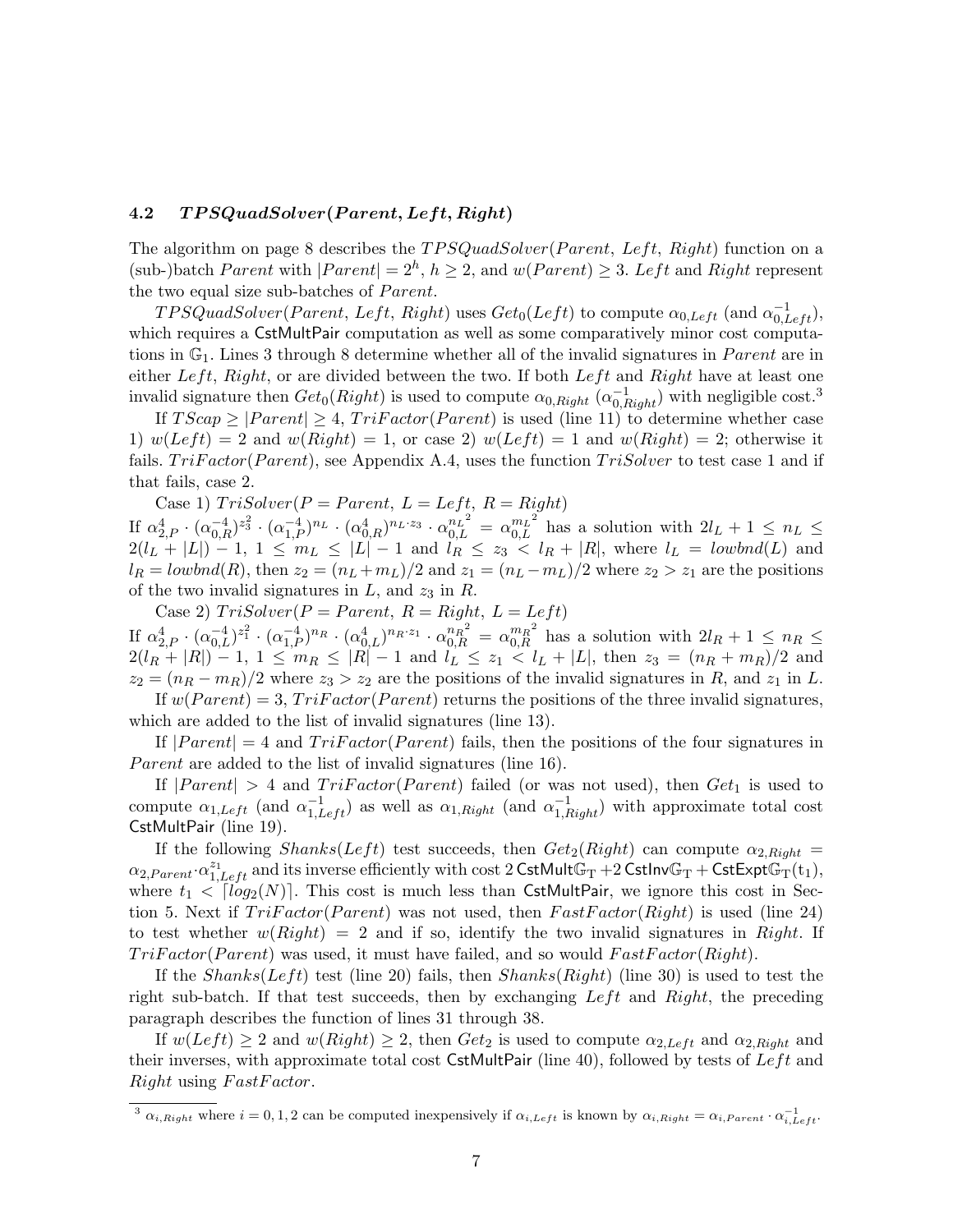**Algorithm 4.2**  $TPSQuadSolver(Parent, Left, Right)$ 

```
Input: Parent, Left, Right – the lists of message / signature pairs.
Return: (SearchLeft, SearchRight) – control behavior of TPS
 1: (z_1, z_2, z_3, z_4) \leftarrow (0, 0, 0, 0)2: \alpha_{0,[Left]} \leftarrow Get_0(Left)3: if \alpha_{0,[Left]} = 1 then
 4: copyAlphasAndInverses(Right, Parent);5: return (false, true)
 6: if \alpha_{0,\lfloor Left \rfloor} = \alpha_{0,\lfloor Parent \rfloor} then
 7: copyAlphasAndInverses(Left, Parent)8: return (true,false)
 9: \alpha_{0,[Right]} \leftarrow Get_0(Right)10: if TScap \geq |Parent| \geq 4 then // TScap = 8, see Section 6<br>11: (z_1, z_2, z_3) \leftarrow Trifactor(Parent)11: (z_1, z_2, z_3) \leftarrow Trifactor(Parent)<br>12: if z_1 \neq 0 then
12: if z_1 \neq 0 then<br>13: AddToL
                         AddToList(z_1, z_2, z_3)14: return (false,false)
15: if |Parent| = 4 then<br>16: i \leftarrow lowbnd(Po)
16: i \leftarrow \text{lowbnd}(\text{Parent}); AddToList(i, i + 1, i + 2, i + 3)<br>17: return (false false)
                         17: return (false,false)
18: SearchLeft \leftarrow false; SearchRight \leftarrow false19: \alpha_{1,[Left]} \leftarrow Get_1(Left); \alpha_{1,[Right]} \leftarrow Get_1(Right);20: z_1 \leftarrow Shanks(Left)21: if z_1 \neq 0 then // w(Left) = 1<br>22: \alpha_{2} [Bight] \leftarrow Get<sub>2</sub>(Right]
22: \alpha_{2,[Right]} \leftarrow Get_2(Right)<br>
23: if |Parent| > TScap the
23: if |Parent| > TScap then<br>24: (z_3, z_4) \leftarrow FastFact24: (z_3, z_4) \leftarrow FastFactor(Right)<br>
25: AddToList(z_1, z_3, z_4) // zeros are not
               AddToList(z_1, z_3, z_4) // zeros are not added to the list
26: if z_3 = 0 then
27: SearchRight ← true
               28: return (false, SearchRight)
29: else // w(Left) \ge 2<br>30: z_3 \leftarrow Shanks30: z_3 \leftarrow Shanks(Right)<br>31: if z_3 \neq 0 then // w(
31: if z_3 \neq 0 then \text{/}\text{/} w(Right) = 1<br>32: \alpha_2 [t<sub>eff</sub>i] \leftarrow Get<sub>2</sub>(Left)
32: \alpha_{2,[Left]} \leftarrow Get_2(Left)<br>33: if |Parent| > TScan33: if |Parent| > TScap then<br>34: (z_1, z_2) \leftarrow FastFact34: (z_1, z_2) \leftarrow FastFactor(Left)<br>35: AddToList(z_1, z_2, z_3) // zeros are no
                         AddToList(z_1, z_2, z_3) // zeros are not added to the list
36: if z_1 = 0 then
37: SearchLeft ← true<br>38: return (SearchLeft, false
                         return (SearchLeft, false)
39: else // w(Left) \ge 2 and w(Right) \ge 2<br>40: \alpha_{2} t_{left} \leftarrow Get_2(Left); \alpha_{2} t_{left}40: \alpha_{2,[Left]} \leftarrow Get_2(Left); \alpha_{2,[Right]} \leftarrow Get_2(Right)<br>41: (z_1, z_2) \leftarrow FastFactor(Left): (z_3, z_4) \leftarrow FastFa41: (z_1, z_2) \leftarrow FastFactor(Left); (z_3, z_4) \leftarrow FastFactor(Right)<br>42: AddToList(z_1, z_2, z_3, z_4) // zeros are not added to the list
                         AddToList(z_1, z_2, z_3, z_4) // zeros are not added to the list
43: if z_1 = 0 then
44: SearchLeft \leftarrow true<br>45: if z_3 = 0 then
                         if z_3 = 0 then
46: SearchRight ← true
                         return (SearchLeft, SearchRight)
```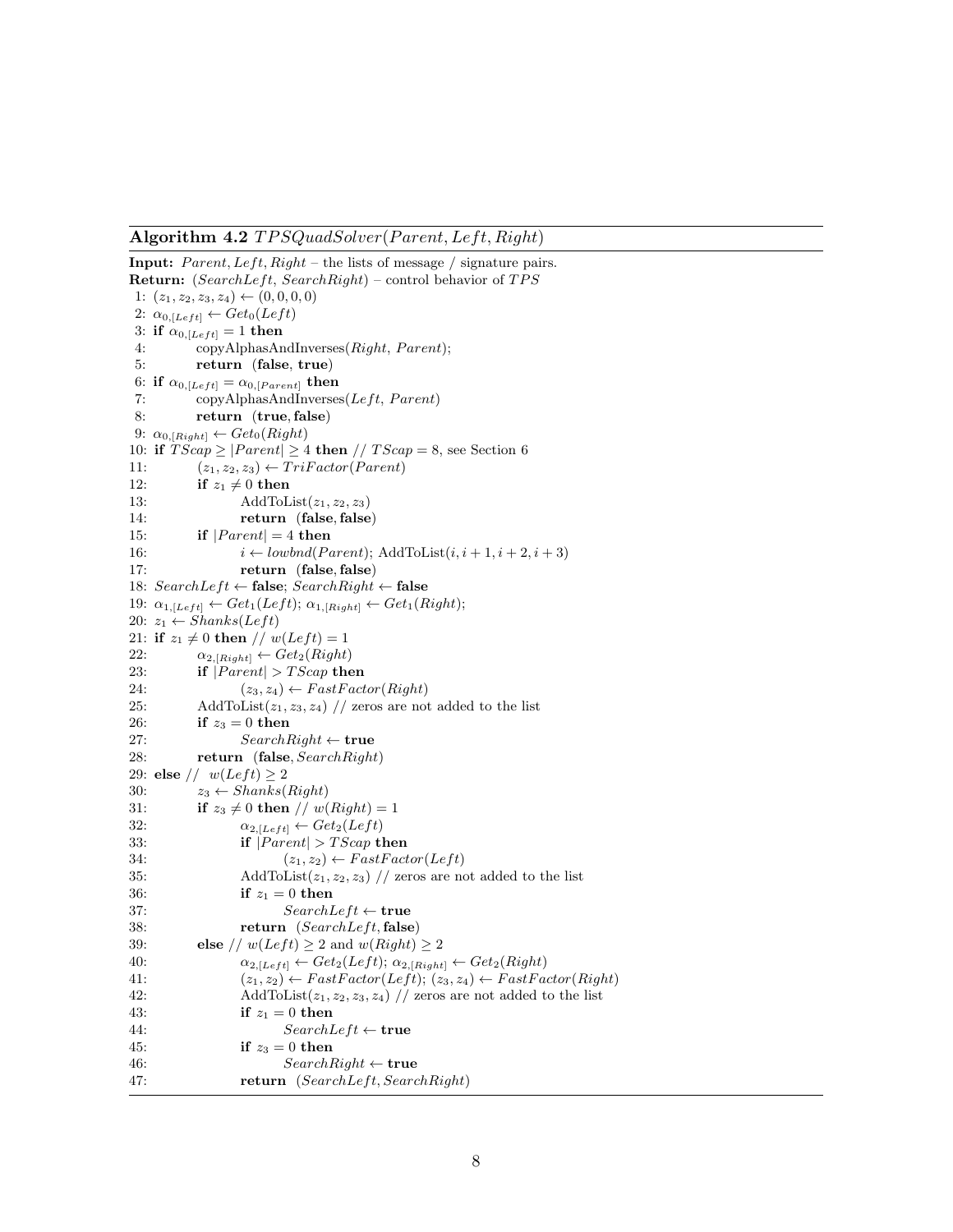## **5 Expected Cost of the New Method**

TPS requires that initial batch verification is performed using the Small Exponents Test. For simplicity, we assume that the batch verifier is of the form  $\alpha_{0,B} = \prod_{h=0}^{\overline{n}-1} e\left(\sum_{i=1}^N D_{i,h}, T_h\right)$ . The cost of this process for Cha-Cheon signatures ( $\bar{n} = 2$ ) includes first checking that the signature components are in  $\mathbb{G}_1$ , (and that the authenticated system parameters  $T_h$  are in  $\mathbb{G}_2$ ) then computing the terms  $\sum_{i=1}^{N} D_{i,h}$ ,  $h = 0, 1$  in  $\mathbb{G}_1$ , and finally computing  $\alpha_{0,B}$  and testing whether  $\alpha_{0,B} = 1$ . If  $\alpha_{0,B} \neq 1$  compute  $\alpha_{0,B}^{-1}$ .

If  $\alpha_{0,B} \neq 1$  (and all  $D_{i,h} \in \mathbb{G}_1$ ), then assuming that the intermediate values  $D_{i,h}$  are retained, the cost of computing  $\alpha_{1,B}$  and the cost of computing  $\alpha_{2,B}$  are each  $\bar{n} \cdot |B| \cdot \text{CstAdd}\mathbb{G}_1$ + CstInv $\mathbb{G}_T$  + CstMultPair. Since CstInv $\mathbb{G}_T \ll$  CstMultPair, we ignore the cost of computing the inverses.

If  $w = 1$ , the cost of TPS, not including initial verification, is  $\bar{n} \cdot |B| \cdot$  CstAdd $\mathbb{G}_1 +$  CstMultPair plus the average cost of a successful  $Shanks(B)$ , which is  $\frac{4}{3}\sqrt{|B|}$  CstMultG<sub>T</sub>.

If  $w=2,$  the cost is  $2(\bar{n}\cdot |B|\cdot \textsf{CstAdd}\mathbb{G}_1+\textsf{CstMultPair})+2\sqrt{|B|}$   $\textsf{CstMult}\mathbb{G}_\text{T}+\frac{11}{4}|B|\textsf{CstMult}\mathbb{G}_\text{T}),$ which is the cost of computing the two products of pairings, including their inputs, a failed  $Shanks(B)$ , and the average cost of a successful  $FastFactor(B)$ .

If  $w>2,$  the cost includes the term  $2(\bar n\cdot |B|\cdot \textsf{CstAdd}\mathbb{G}_1+\textsf{CstMultPair})+2\sqrt{|B|}$   $\textsf{CstMult}\mathbb{G}_\text{T}$  $+\frac{9}{2}|B|$  CstMultG<sub>T</sub>, which is two products of pairings computations, a failed Shanks(B), and a failed  $FastFactor(B)$ . In addition the cost includes the cost generated by the recurrence relation  $\mathbf{R}_{(\text{TPS})}(w, M)$  below, with  $|B| = 2^h$ , where  $h \geq 2$ , and on initial call  $M = |B|$  and  $w(B) \geq 3$ .

 $\mathbf{R}_{(\mathbf{TPS})}(w, M) =$ 

$$
\begin{cases}\n0, & w = 0, 1, 2, \\
 & w > M;\n\end{cases}
$$
\n
$$
\left[\sum_{i=0}^{w} {M/2 \choose w-i} {M/2 \choose i} (\mathbf{R}_{(\mathbf{TPS})}(w-i, M/2) + \mathbf{R}_{(\mathbf{TPS})}(i, M/2) + C_{(\mathbf{TPS})}(w-i, i, M/2))\right], \quad w \ge 3,
$$

where the cost functions  $C_{(TPS)}(\cdot,\cdot,\cdot)$  are given in the following table. Note that  $\textsf{CstMult}\mathbb{G}_T\ll$ CstMultPair, so we ignore small numbers of CstMultG<sub>T</sub>. For both  $TScap \geq M > 4$  and for  $M > TScap$ ,  $C_{(TPS)}(w, 0, M/2) = C_{(TPS)}(0, w, M/2) = CstMultPair$ ,  $C_{(TPS)}((w-2) >$  $2, 2, M/2$ ) = C<sub>(TPS)</sub>(2, (w - 2) > 2, M/2) and C<sub>(TPS)</sub>((w - i) > 2, i > 2, M/2) = C<sub>(TPS)</sub>(i >  $2,(w-i) > 2,M/2$ .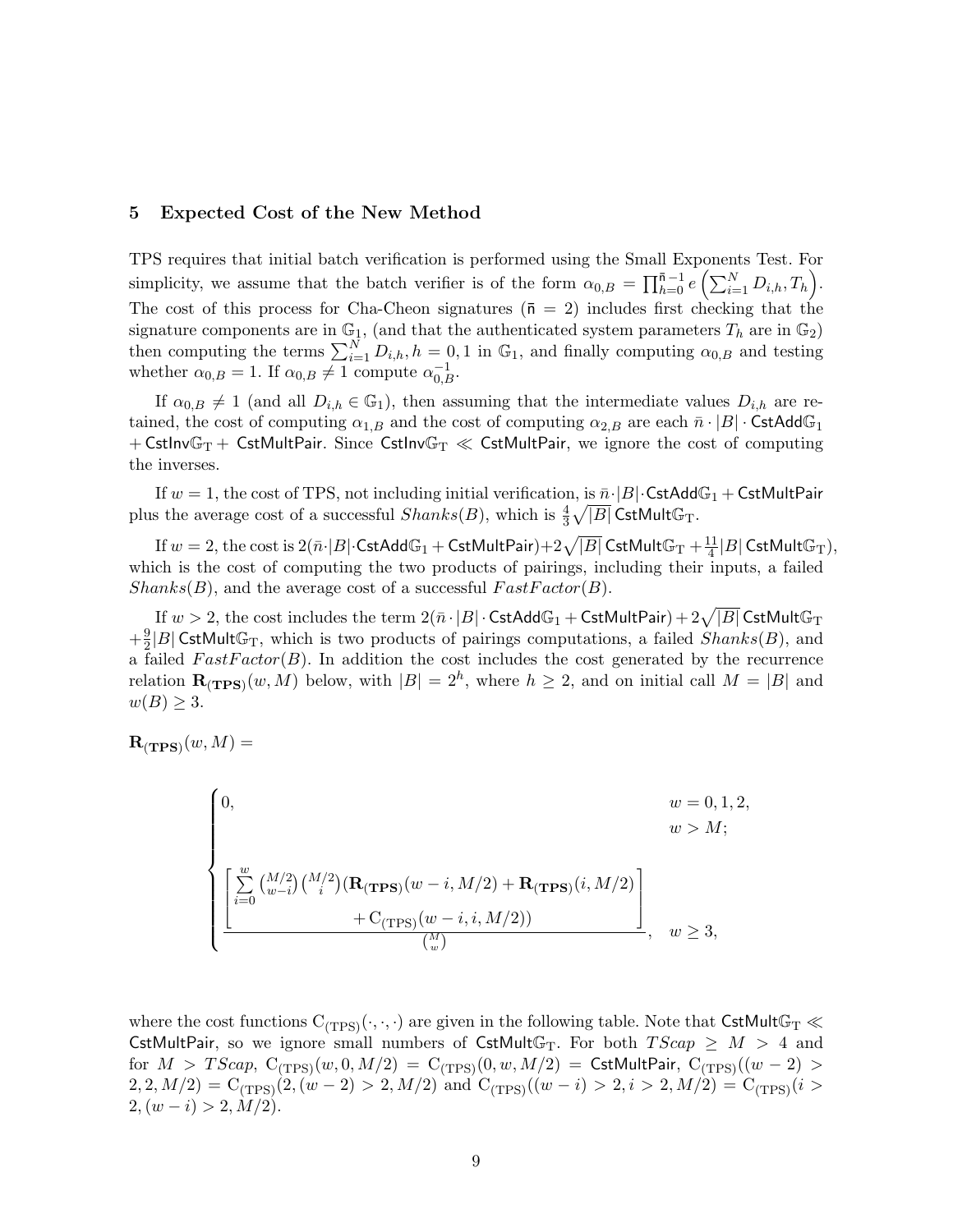|                                      |                                | Costs            |                                                         |
|--------------------------------------|--------------------------------|------------------|---------------------------------------------------------|
| Argument                             |                                | CstMultPair      | CstMultG <sub>T</sub>                                   |
| $M=4$                                | $C_{(TPS)}(1,2,M/2)$           | $\mathbf{1}$     | $\frac{40+14\sqrt{2}}{22}M+\frac{9+3\sqrt{2}}{22}M^2$   |
|                                      | $C_{(TPS)}(2,1,M/2)$           | $\mathbf{1}$     | $\frac{128+14\sqrt{2}}{22}M+\frac{33+3\sqrt{2}}{22}M^2$ |
|                                      | $C_{(TPS)}(2, 2, M/2)$         | $\mathbf 1$      | $\frac{11}{2}M + \frac{3}{2}M^2$                        |
| $TScap \geq M > 4$                   | $C_{(TPS)}(1,2,M/2)$           | $\mathbf{1}$     | $\frac{40+14\sqrt{2}}{22}M+\frac{9+3\sqrt{2}}{22}M^2$   |
|                                      | $C_{(TPS)}(2,1,M/2)$           | 1                | $\frac{128+14\sqrt{2}}{32}M+\frac{33+3\sqrt{2}}{32}M^2$ |
|                                      | $C_{(TPS)}(1,(w-1)>2,M/2)$     | $\overline{2}$   | $\frac{4}{3}\sqrt{M} + \frac{11}{2}M + \frac{3}{2}M^2$  |
|                                      | $C_{(TPS)}((w-1) > 2, 1, M/2)$ | $\overline{2}$   | $\frac{10}{3}\sqrt{M} + \frac{11}{2}M + \frac{3}{2}M^2$ |
|                                      | $C_{(TPS)}(2, 2, M/2)$         | 3                | $4\sqrt{M}+11M+\frac{3}{2}M^2$                          |
|                                      | $C_{(TPS)}((w-2) > 2, 2, M/2)$ | 3                | $4\sqrt{M}+12\frac{3}{4}M+\frac{3}{2}M^2$               |
| $C_{(TPS)}((w - i) > 2, i > 2, M/2)$ |                                | 3                | $4\sqrt{M}+14\frac{1}{2}M+\frac{3}{2}M^2$               |
| M > TScap                            | $C_{(TPS)}(1,2,M/2)$           | $\overline{2}$   | $\frac{4}{3}\sqrt{M} + \frac{11}{4}M$                   |
|                                      | $C_{(TPS)}(2,1,M/2)$           | $\boldsymbol{2}$ | $\frac{10}{3}\sqrt{M} + \frac{11}{4}M$                  |
|                                      | $C_{(TPS)}(1,(w-1) > 2, M/2)$  | $\overline{2}$   | $\frac{4}{3}\sqrt{M}+\frac{9}{2}M$                      |
|                                      | $C_{(TPS)}((w-1) > 2, 1, M/2)$ | $\boldsymbol{2}$ | $\frac{10}{3}\sqrt{M} + \frac{9}{2}M$                   |
|                                      | $C_{(TPS)}(2, 2, M/2)$         | $\boldsymbol{3}$ | $4\sqrt{M}+\frac{11}{2}M$                               |
|                                      | $C_{(TPS)}((w-2) > 2, 2, M/2)$ | $\boldsymbol{3}$ | $4\sqrt{M}+7\frac{1}{4}M$                               |
| $C_{(TPS)}((w - i) > 2, i > 2, M/2)$ |                                | 3                | $4\sqrt{M}+9M$                                          |

#### **6 Performance**

All of the methods discussed in this section perform initial batch verification in a similar manner. For Cha-Cheon signatures, they all check that the signature components are in  $\mathbb{G}_1$ , then compute  $\alpha_0$  for the batch, and then test whether  $\alpha_0 = 1$ . There are some slight variations in how the terms  $\sum_{i=1}^{N} D_{i,h}$  are summed, but the cost in each case is the same. In Sections 6.1 we compare the expected performance of TPS against the methods discussed in Section 3.1 and in Sections 7.1 against the group testing based methods, once the initial batch verification has failed. See Section 5 and Appendix A for the derivations of the costs presented below and additional discussion of the performance of the methods.

We use Cases A and E of [14] for Cha-Cheon signatures to give an indication of how our results change with variations in the relative cost of operations.<sup>4</sup> In Case A, the group order r is a 160-bit value, the elliptic curve E is defined over  $\mathbb{F}_q$ , where q is a 160-bit value, and the embedding degree  $d = 6$ . In Case E, the group order r is a 384-bit value, q is a 384-bit value, and the embedding degree  $d = 12$ . All costs are given in terms of the number of multiplications  $(m)$  in  $\mathbb{F}_q$ , assuming that squaring has the same cost as multiplication, using the following estimates from Granger, Page and Smart [14], Granger and Smart [15], and Devegili et al. [8].

<sup>&</sup>lt;sup>4</sup> The most important factor in the relative performance of all the methods is the ratio of CstMultPair to CstMultG<sub>T</sub>. The ratio of CstMultPair to  $\bar{n} \cdot |B| \cdot$  CstAddG<sub>1</sub> is much less significant in our setting.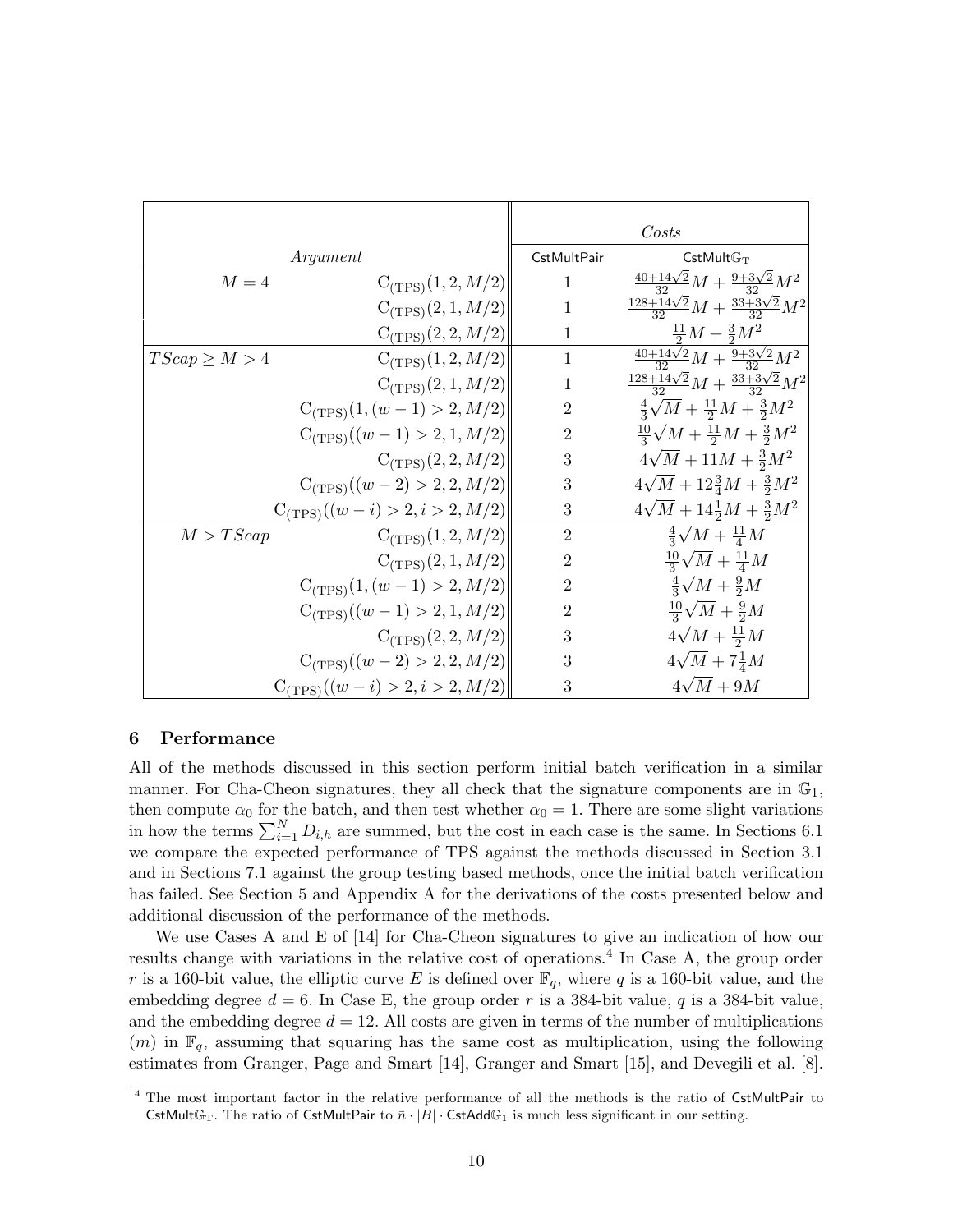- For Case A, 1 double product of pairings = 14,027m, 1 multiplication in  $F_{q^6} = 15m$ , 1 addition in  $\mathbb{G}_1 = 11m$ .
- For Case E, 1 double product of pairings =  $104, 316m$ , 1 multiplication in  $F_{q^{12}} = 45m$ , 1 addition in  $\mathbb{G}_1 = 11m$ .

#### **6.1 Peformance TPS vs Earlier Methods**

Figures 1 through 4 show the expected cost of TPS, PSPS, SPS and BQS, the Exponential method, as well as testing the signatures individually, in units of multiplications in  $\mathbb{F}_q$ .



Fig. 2: Number of multiplies in  $\mathbb{F}_q$ ,  $N = 32$ .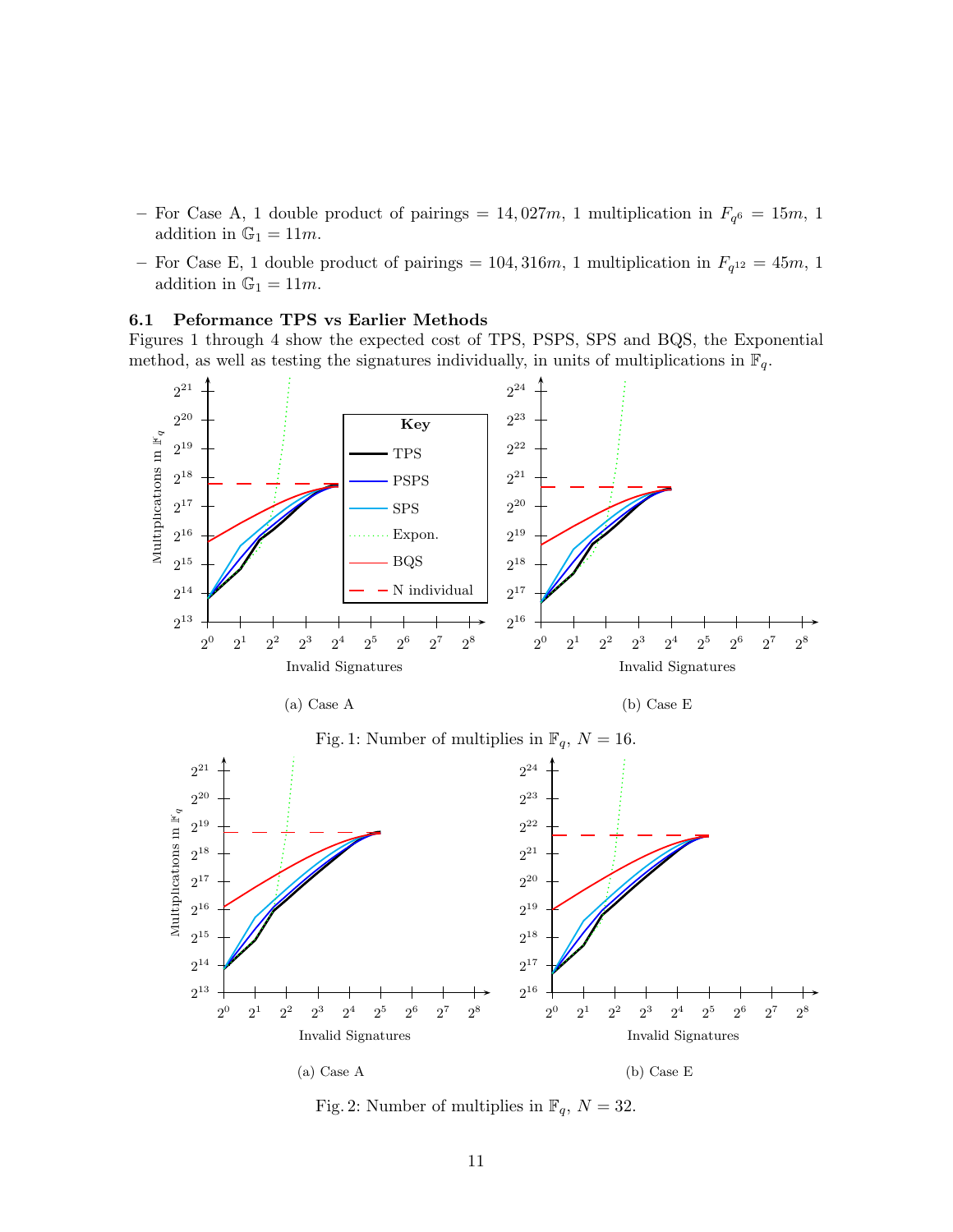

Fig. 3: Number of multiplies in  $\mathbb{F}_q, \, N=64.$ 



Fig. 4: Number of multiplies in  $\mathbb{F}_q, \, N=128.$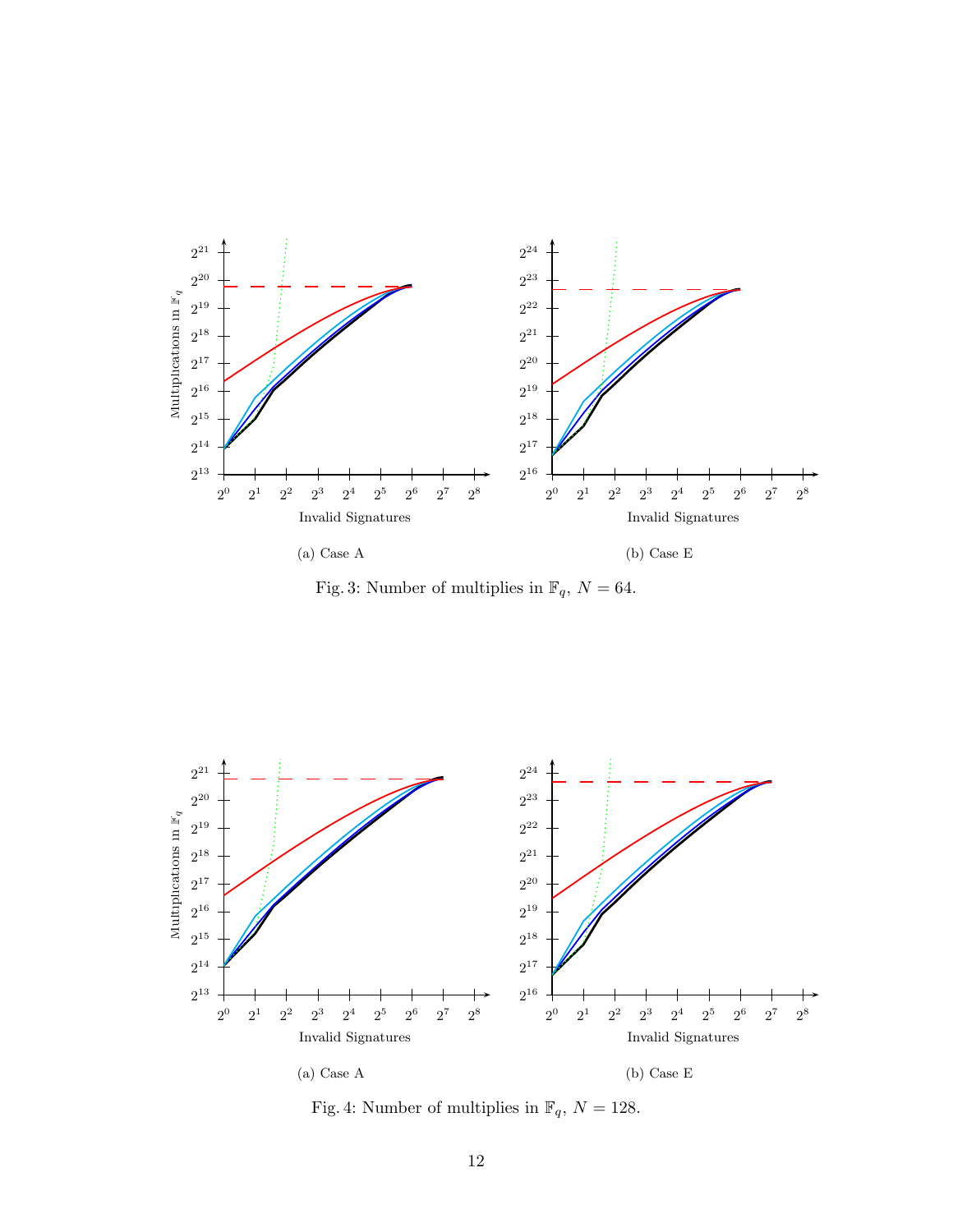## **6.2 Percent Difference Comparison of TPS with Earlier Methods**

Figures 5 through 8 compare methods relative to PSPS, previously the best performing method for our setting. We also include two additional divide-and-conquer methods, SPS and BQS, the Exponential method, as well as testing the signatures individually.



Fig. 5: Percent Difference Comparison with PSPS,  $N = 16$ .



Fig. 6: Percent Difference Comparison with PSPS,  $N = 32$ .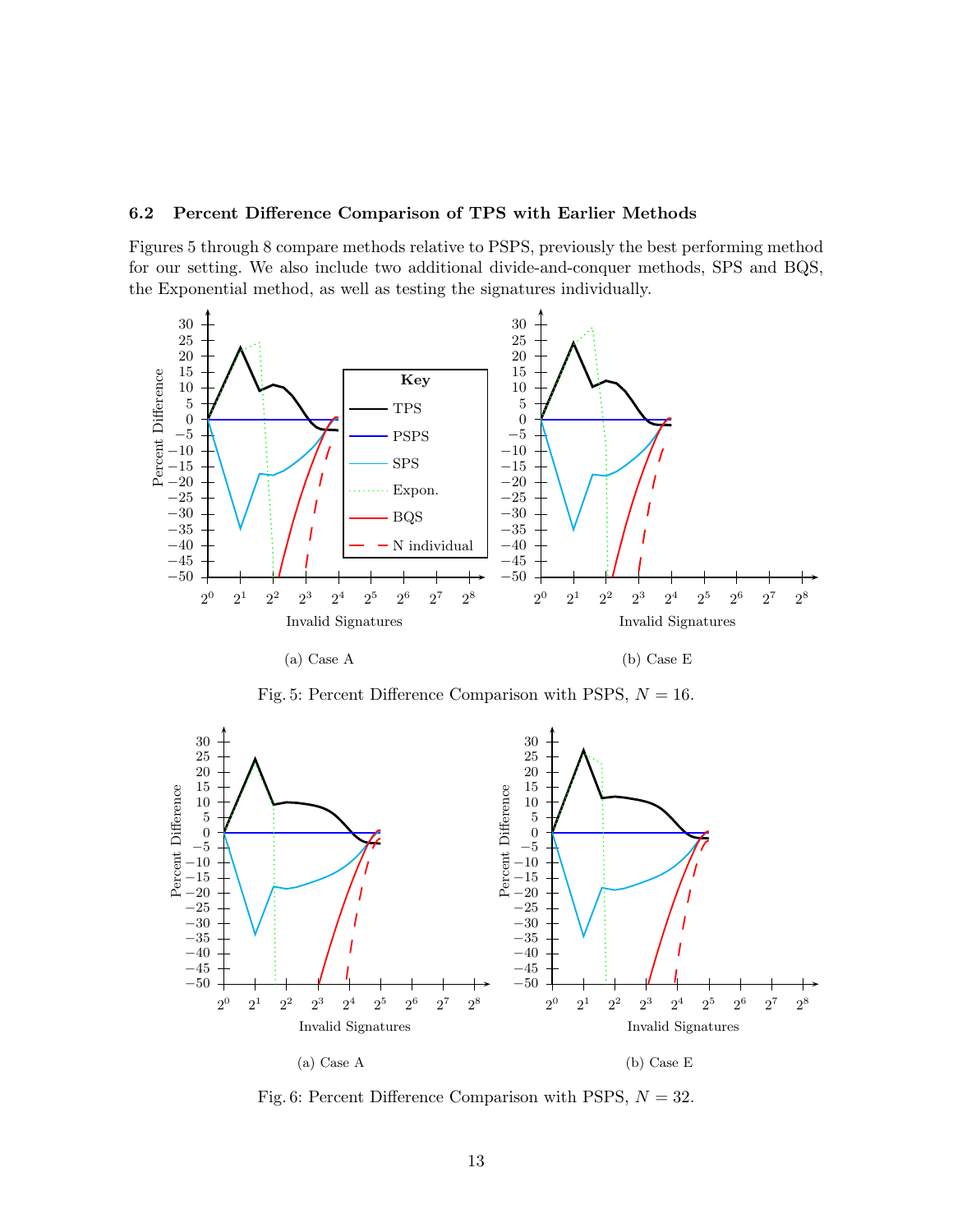

(a) Case A

(b) Case E

Fig. 7: Percent Difference Comparison with PSPS,  $N = 64$ .



Fig. 8: Percent Difference Comparison with PSPS,  $N = 128$ .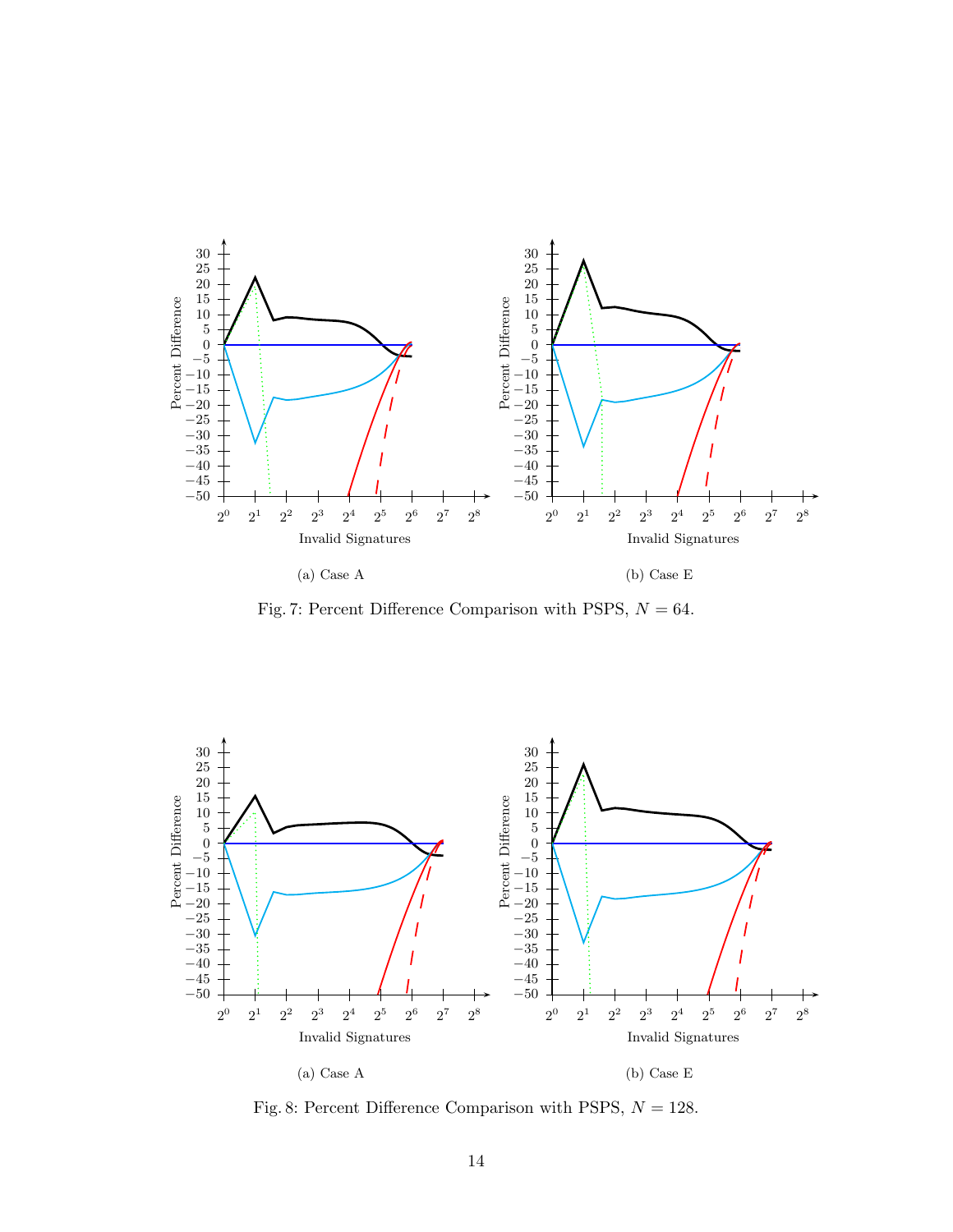TPS uses successful  $TriSolver$  tests to avoid computing CstMultPair for  $\alpha_1$ 's (and perhaps)  $\alpha_2$ 's for child sub-batches. We observe that the  $O(N^2)$  cost of these tests requires that we restrict the use of  $TriFactor$  to parent batches of size less than or equal to  $TScap$  (line 10 of Algorithm 4.2); otherwise for larger batches the cost of  $TriFactor$ , even when successful, would become greater than the cost of the  $\alpha$ 's and their associated *Shanks* and FastFactor tests. In Figures 1 through 8 above, and Figures 9 through 16 in Section 7,  $TScap = 8$  which limits the cost of  $TriFactor$  to no more than  $\approx 140$  CstMult $\mathbb{G}_T$ . Since the ratio of CstMultPair to CstMultG<sub>T</sub> for Case A is 1275 : 1 and Case E is 2318 : 1, the cost of  $TriFactor$  does not significantly impact the overall cost of TPS in these figures. However, setting  $TScap = 8$  rather than  $TScap = |B|$  increases the number of product of pairing computations used by TPS.

## **7 Group Testing Based Methods**

Zaverucha and Stinson [42] recently examined algorithms from the group testing literature for use in identifying invalid signatures in batches. Like Pastuszak et al., they work with generic batch verifiers. Zaverucha and Stinson state that for single processor systems, identifying invalid signatures using Binary Splitting (same method as the Fast DC-verifier of Pastuszak *et al.* [27]) and Hwang's Generalized Binary Splitting (HGBS) methods have the lowest bounds on the worse case number of verifications. Here we examine the expected performance of these algorithms.

Binary Splitting tests an invalid (sub-)batch of size M by first testing  $\lfloor \frac{M}{2} \rfloor$  signatures from the (sub-)batch. If this test indicates an invalid signature, a test of the remaining  $\lceil \frac{M}{2} \rceil$ signatures is required, and the method is applied to both sub-batchs; otherwise the test is not performed on the sub-batch with the  $\lceil \frac{M}{2} \rceil$  signatures and the method is applied only to that sub-batch. Binary splitting is the same method as the Fast DC-verifier of Pastuszak *et al.* [27].

The HGBS method [16] requires an estimate  $d_w$  of the number of invalid signatures in a batch of size M. The descriptions of the HGBS method which have appeared in the literature differ slightly. Here we describe the version of HGBS which appears in [16].

#### **G1:**

If  $M \leq 2(d_w - 1)$  verify the M signatures individually, otherwise compute  $a \in \mathbb{N}$  s.t.  $2^{a+1}$  >  $(M - d_w + 1)/d \geq 2^a$  and goto **G2**.

# **G2:**

Test a sub-batch X of size  $2^a$ . If all are valid  $M \leftarrow M - 2^a$  and go to **G1** for the other signatures. If X is invalid find one invalid signature in X using  $a$  tests via binary search and dispose of the invalid signature and all valid sub-batches identified during the search. Create a new batch consisting of all the remaining sub-batches. Set M to the size of this batch and  $d_w \leftarrow d_w - 1$  and go to **G1**.

Note that  $d_w$  must be greater than or equal to w, otherwise the method is undefined.<sup>5</sup>

## **7.1 Comparison of TPS with Group Testing based Methods**

In Figures 9 through 16 we compare the performance of TPS against two group testing methods, Binary Splitting and HGBS, relative to BQS. We use BQS since it only requires that a batch

 $\frac{5}{\sqrt{5}}$  In [16] d is an upper bound, in [9] it is the known number of invalid signatures.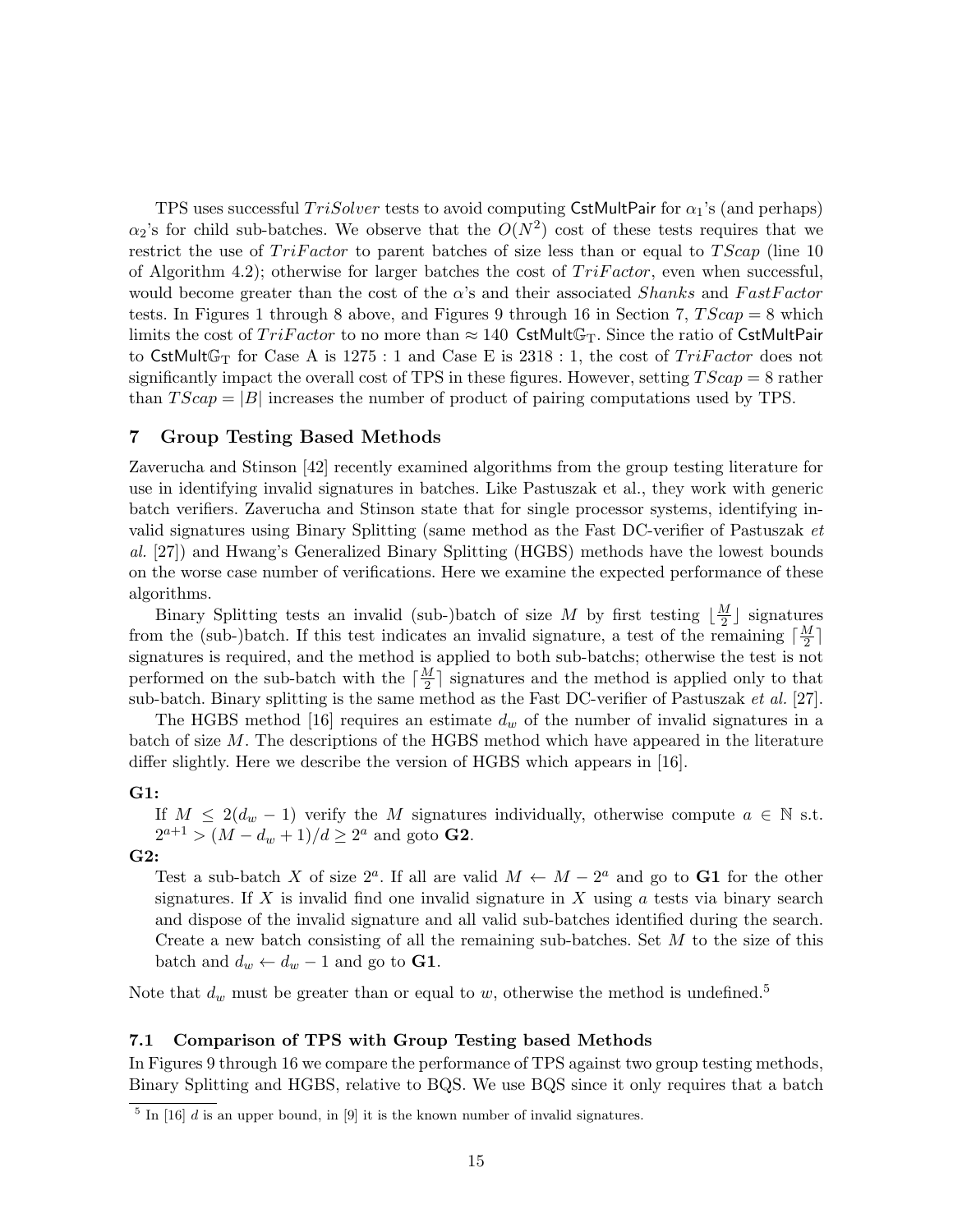verifier that compares two quantities, X and Y, can be replaced with the test  $A = XY^{-1}$ . BQS is intermediate between the more signature scheme specific TPS method and the general group testing methods. We also show the extent to which uncertainty in the estimated (or a bound of the) number of the invalid signatures in a batch degrades performance of HGBS. Binary Splitting does not use such an estimate.

## **8 Conclusion**

We presented the TPS method for identifying invalid signatures in pairing-based batch signature schemes using SET, and have analyzed its expected performance. The new method provides improved performance for  $1 < w \leq N/2$ , for the range of batch sizes of interest. The new method is the best available for our setting, constrained sized batches verified by single processor systems, when the number of invalid signatures in a batch can vary considerably but does not exceed  $N/2$ . The method is applicable to a number of batch verified signature schemes, those presented in [11] and that of Zhang et al. [43].

In [42] the authors investigated using generic verifier methods derived from group testing algorithms for invalid signature identification. Of the five methods they discussed, two  $-$ Binary Splitting and HGBS — were identified as the best methods for single processor verifiers. A number of group testing algorithms such as HGBS rely on an estimate, d*w*, of the number of invalid signatures. In [42] the authors state that when  $d_w$  differs from w "it is unclear to what extent this will hurt the performance of the algorithm." We investigated this issue for the expected performance of HGBS and showed that the impact can be severe.

The authors also observed that more restrictive verifiers such as the Exponentiation and EwS methods of Law and Matt [18] and the hybrid methods of Matt [21] (and by extension ours) will outperform their generic verifiers for the class of signature schemes to which these methods apply. We observe that BQS assumes only a common feature of many batch verifiers, yet outperforms the generic group testing based verifiers, especially when the choice of value of d is uncertain.

#### **9 Acknowledgment**

Prepared in part through collaborative participation in the Communications and Networks Consortium sponsored by the U. S. Army Research Laboratory under the Collaborative Technology Alliance Program, Cooperative Agreement DAAD-19-01-2-0011. The U. S. Government is authorized to reproduce and distribute reprints for Government purposes notwithstanding any copyright notation thereon.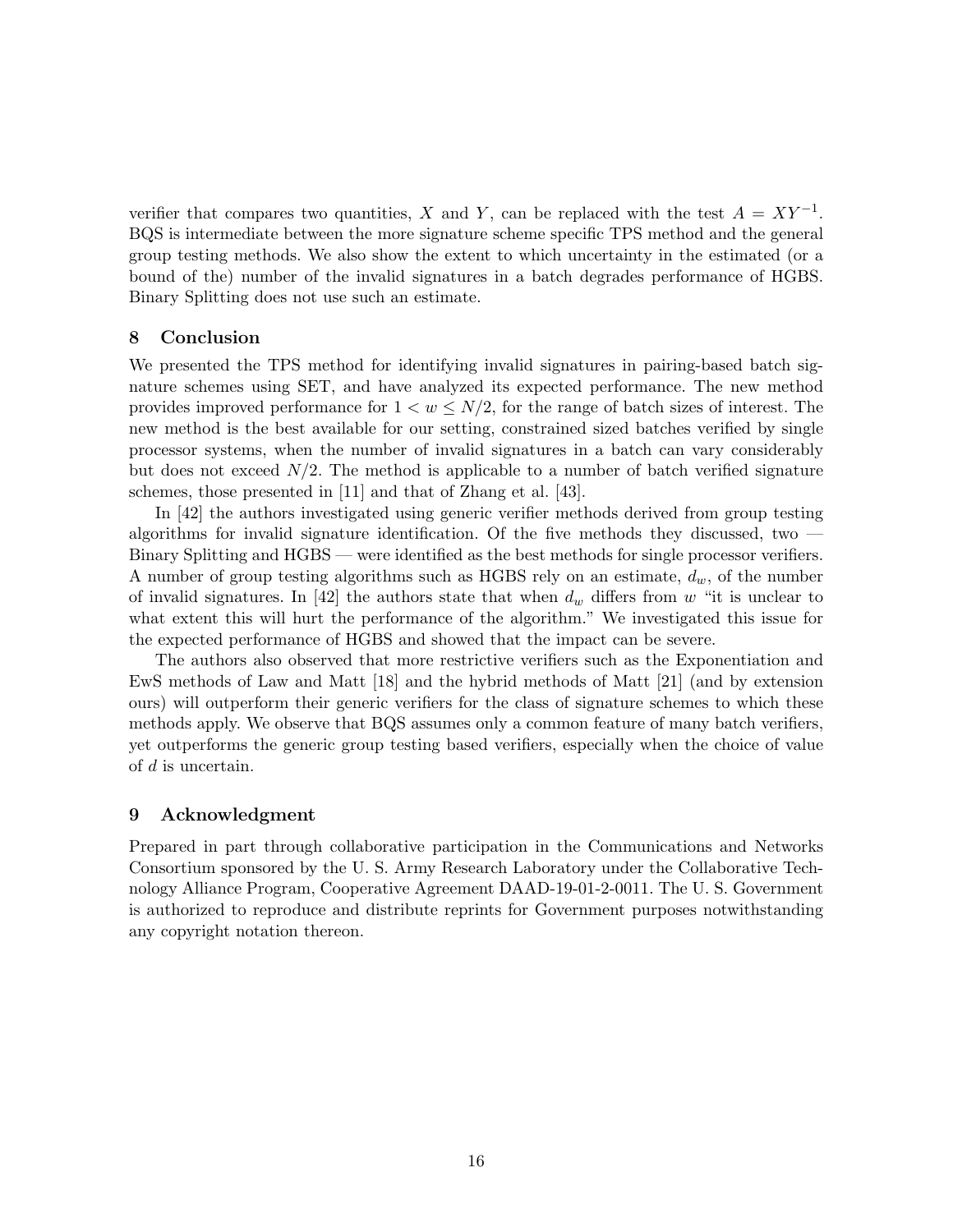## **10 Disclaimer**

The views and conclusions contained in this paper are those of the author and should not be interpreted as representing the official policies, either expressed or implied, of the Army Research Laboratory or the U. S. Government.





(b) Case E





Fig. 10: Number of multiplies in  $\mathbb{F}_q, \, N=32.$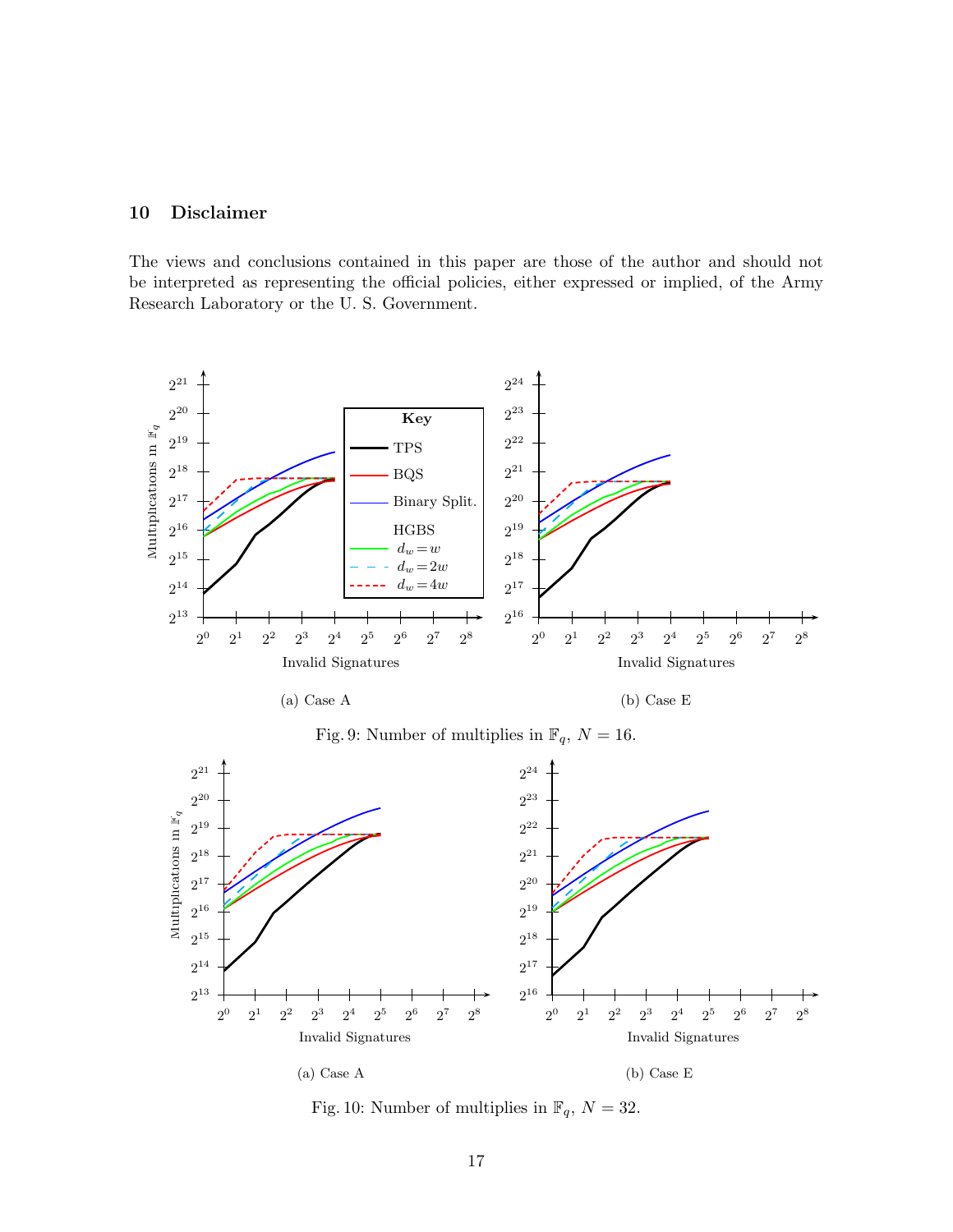

Fig. 11: Number of multiplies in  $\mathbb{F}_q$ ,  $N = 64$ .



Fig. 12: Number of multiplies in  $\mathbb{F}_q, \, N=128.$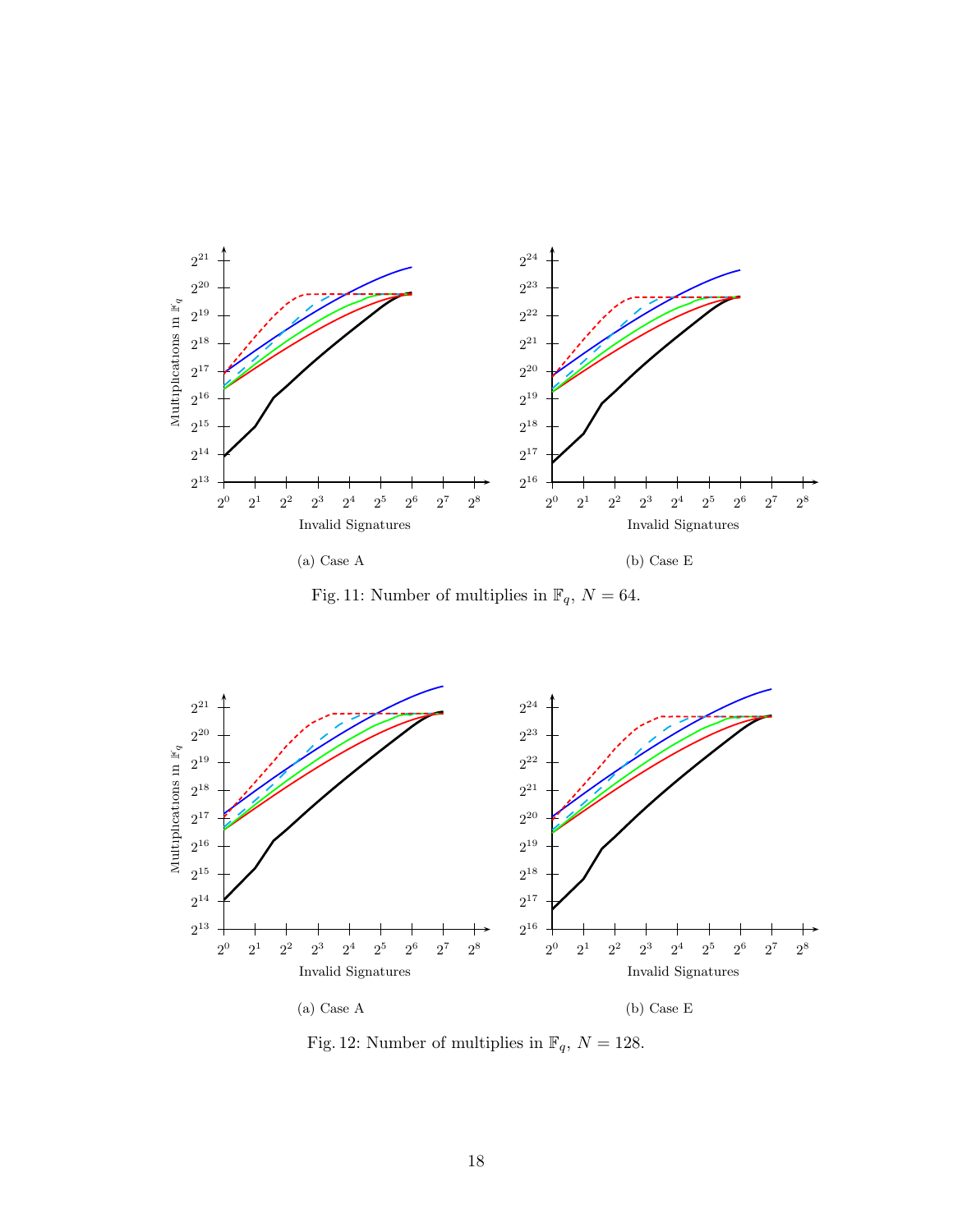

Fig. 13: Percent Difference Comparison with BQS,  $N = 16$ .



Fig. 14: Percent Difference Comparison with BQS,  $N = 32$ .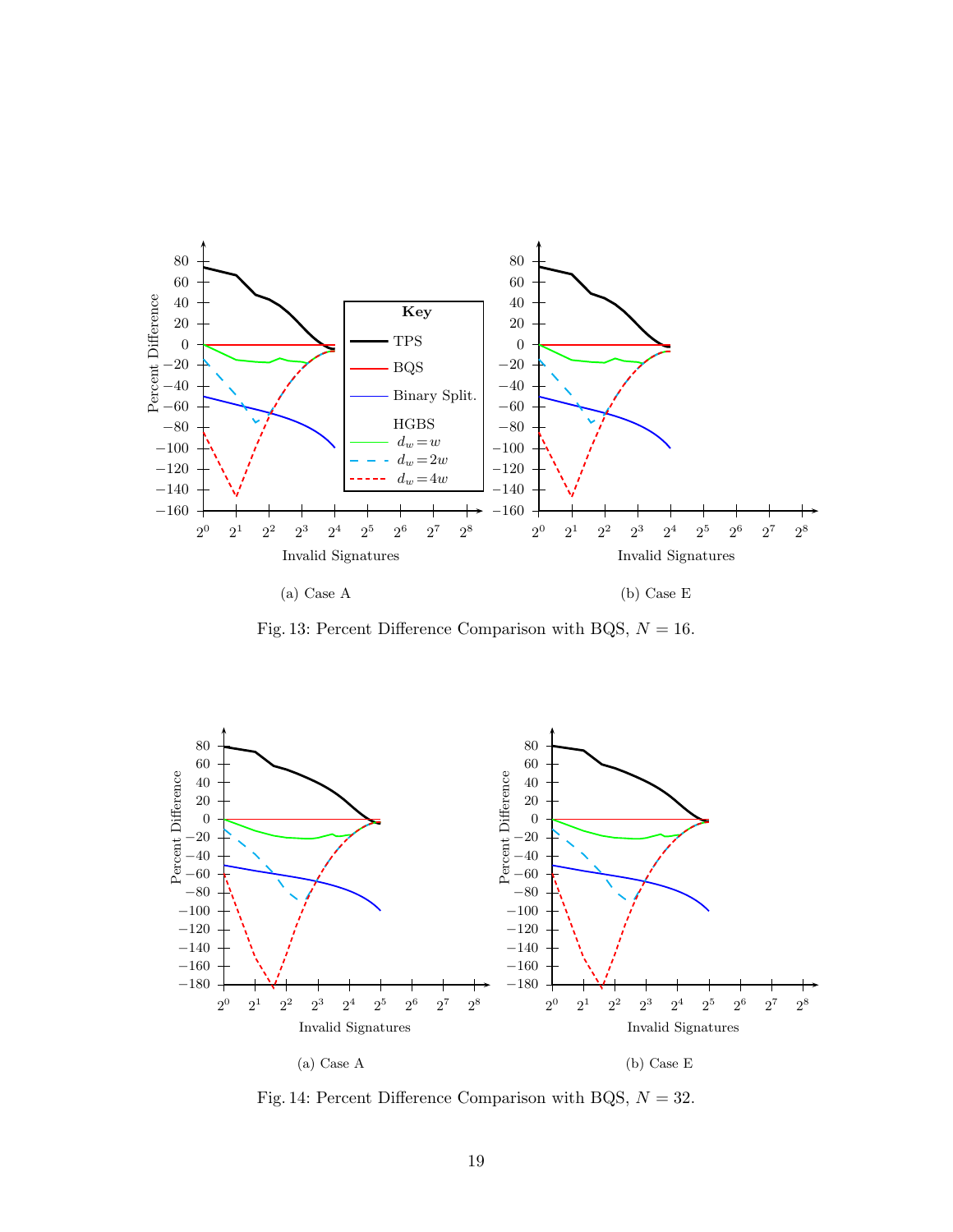

(a) Case A

(b) Case E

Fig. 15: Percent Difference Comparison with BQS,  $N = 64$ .



Fig. 16: Percent Difference Comparison with BQS,  $N = 128$ .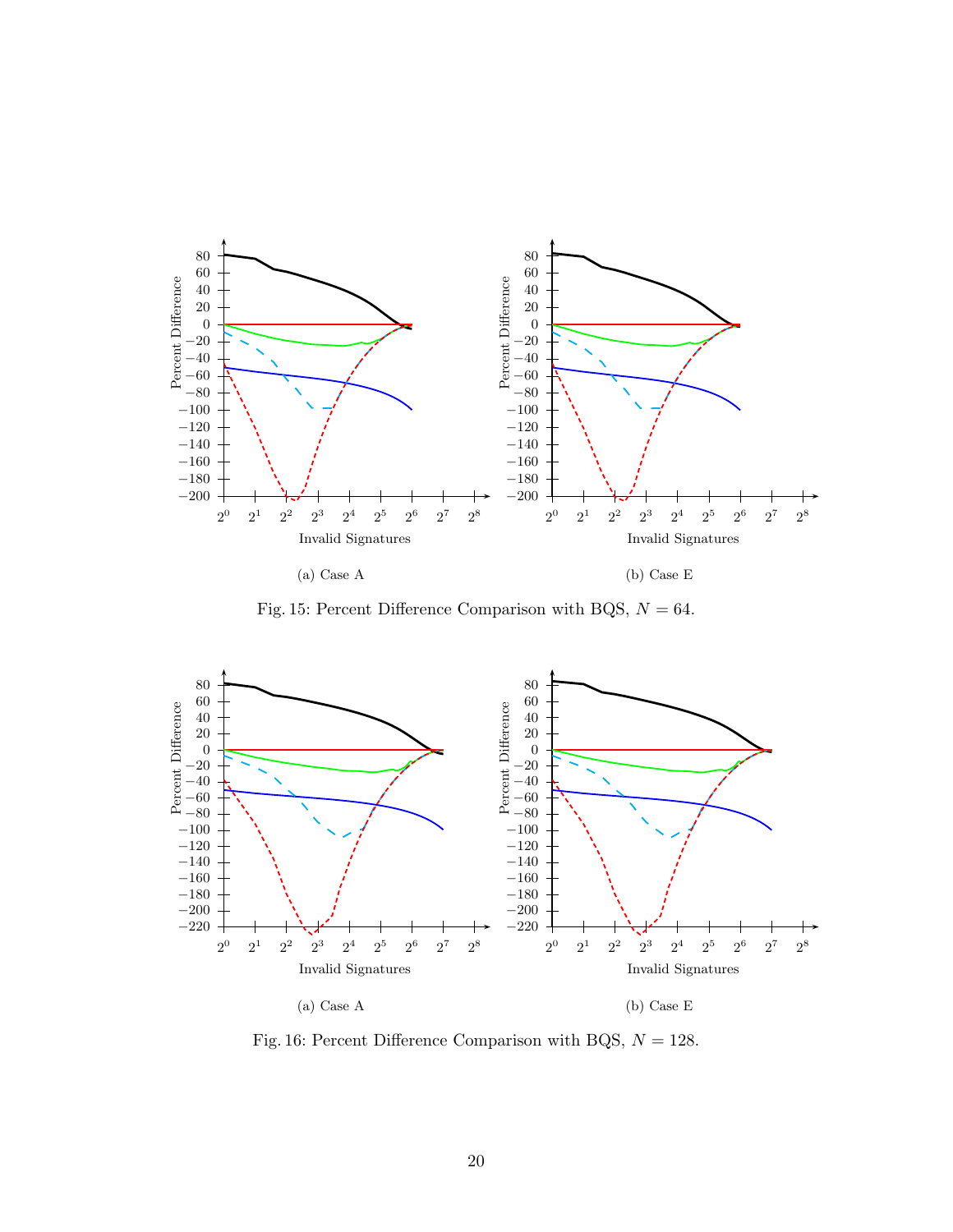#### **References**

- 1. Arazi, B.: Certification of dl/ec keys. Submission to P1363 (August 1998) (updated May 1999), http://grouper.ieee.org/groups/1363/StudyGroup/Hybrid.html.
- 2. Bellare, M., Garay, J., Rabin, T.: Fast batch verification for modular exponentiation and digital signatures. In Nyberg, K., ed.: EUROCRYPT 1998. Volume 1403 of LNCS., Springer-Verlag (1998) 236–250
- 3. Boneh, D., Lynn, B., Shacham, H.: Short signatures from the weil pairing. In Boyd, C., ed.: ASIACRYPT 2001. Volume 2248 of LNCS., Springer-Verlag (2001) 514–532
- 4. Brown, D., Gallant, R., Vanstone, S.: Provably secure implicit certificate schemes. In Syverson, P., ed.: Financial Cryptography 2001. Volume 2339 of LNCS., Springer-Verlag (2001) 105–120
- 5. Buchegger, S., Boudec, J.Y.L.: Performance analysis of the CONFIDANT protocol (Cooperation of Nodes: Fairness In Dynamic Ad-hoc NeTworks). In: ACM/SIGMOBILE Third International Symposium on Mobile Ad Hoc Networking and Computing (MobiHOC), ACM Press (June 2002)
- 6. Camenisch, J., Hohenberger, S., Pedersen., M.: Batch verification of short signatures. In Naor, M., ed.: Advances in Cryptology - Eurocrypt 2007 Proceedings. Volume 4515 of LNCS., Springer-Verlag (2007) 246–263
- 7. Cha, J., Cheon, J.: An identity-based signature from gap diffie-hellman groups. In Desmedt, Y., ed.: Public Key Cryptography - PKC 2003. Volume 2567 of LNCS., Springer-Verlag (2003) 18–30
- 8. Devegili, A.J., hEigeartaigh, C.O., Scott, M., Dahab, R.: Multiplication and squaring on pairing-friendly ´ fields. Technical report, Cryptology ePrint Archive, Report 2006/471, 2006. http://eprint.iacr.org/.
- 9. Du, D., Hwang, F.K.: Combinatorial Group Testing And Its Applications (2nd Ed.). World Scientific (Dec. 1999)
- 10. Fall, K.: A delay-tolerant network architecture for challenged internets. In: SIGCOMM '03: Proceedings of the 2003 conference on Applications, technologies, architectures, and protocols for computer communications, ACM Press (2003) 27–34
- 11. Ferrara, A.L., Green, M., Hohenberger, S., Pedersen, M.O.: Practical short signature batch verification. In Fischlin, M., ed.: Topics in Cryptography – CT-RSA 2009. Volume 5473 of LNCS., Springer-Verlag (2009) 309–324
- 12. Fiat, A.: Batch RSA. In Brassard, G., ed.: CRYPTO 1989. Volume 435 of LNCS., Springer-Verlag (1989) 175–185
- 13. FIPS 186-2: Digital Signature Standard (DSS). Federal Information Processing Standards Publication 186-2 (January 2000)
- 14. Granger, R., Page, D., Smart, N.P.: High security pairing-based cryptography revisited. In Hess, F., Pauli, S., Pohst, M., eds.: Algorithmic Number Theory Symposium - ANTS VII. Volume 4076 of LNCS., Springer-Verlag (2006) 480–494
- 15. Granger, R., Smart, N.P.: On computing products of pairings. Cryptology ePrint Archive, Report 2006/172, http://eprint.iacr.org/2006/172. (2006)
- 16. Hwang, F.K.: A method for detecting all defective members in a population by group testing. Journal of the American Statistical Association **67**(339) (1972)
- 17. Lamparter, B., Paul, K., Westhoff, D.: Charging support for ad hoc stub networks. Journal of Computer Communication **26**(13) (2003) 1504–1514
- 18. Law, L., Matt, B.J.: Finding invalid signatures in pairing-based batches. In Galbraith, S., ed.: In the proceedings of the Eleventh IMA International Conference on Cryptography and Coding. Volume 4887 of LNCS., Springer-Verlag (2007) 35–53
- 19. Lee, S., Cho, S., Choi, J., Cho, Y.: Batch verification with DSA-type digital signatures for ubiquitous computing. In Hao, Y., et al., eds.: Computational Intelligence and Security (CIS) 2005. LNCS, Springer-Verlag (2005) 125–130
- 20. Lee, S., Cho, S., Choi, J., Cho, Y.: Efficient identification of bad signatures in RSA-type batch signature. IEICE Transactions on Fundamentals of Electronics, Communications and Computer Sciences **E89-A**(1) (2006) 74–80
- 21. Matt, B.J.: Identification of multiple invalid signatures in pairing-based batched signatures. In Jarecki, S., Tsudik, G., eds.: Public Key Cryptography, PKC 2009. Volume 5443 of LNCS., Springer-Verlag (2009) 337–356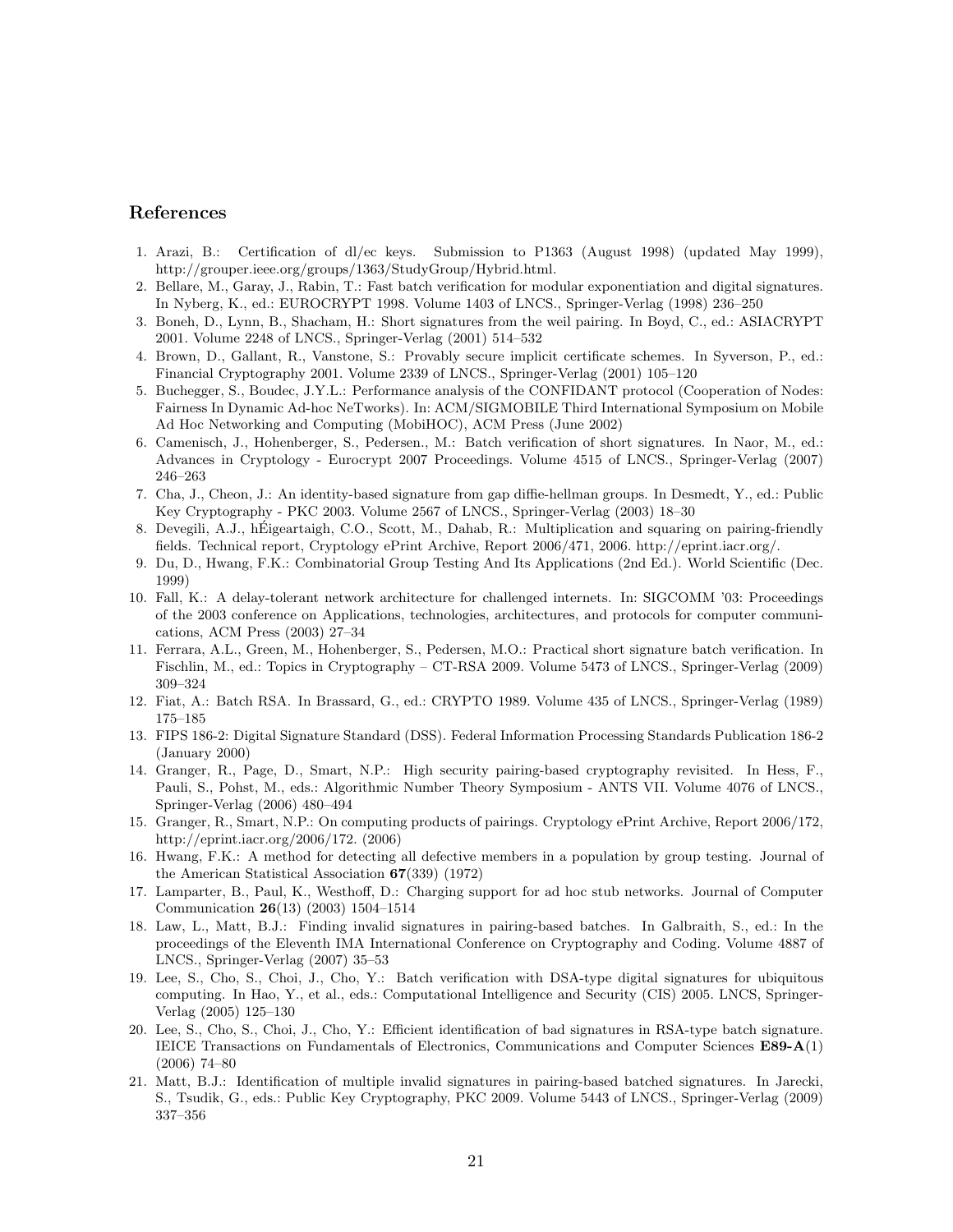- 22. Matt, B.J.: Identification of multiple invalid signatures in pairing-based batched signatures. Cryptology ePrint Archive (2009) http://eprint.iacr.org/2009.
- 23. Matt, B.J.: Identification of multiple invalid pairing-based signatures in constrained batches. In Joyce, M., Miyaji, A., Otsuka, A., eds.: 4*th* International Conference on Pairing Based Cryptography (Pairing 2010). Volume 6487 of LNCS., Springer-Verlag (2010) 78–95 http://www.springer.com/content/866670h782051976/.
- 24. Naccache, D., M'Raihi, D., Vaudenay, S., Raphaeli, D.: Can D.S.A. be improved? complexity trade-offs with the Digital Signature Standard. In Santis, A.D., ed.: EUROCRYPT 1994. Volume 950 of LNCS., Springer-Verlag (1994) 77–85
- 25. Papadimitratos, P., Haas, Z.: Secure routing for mobile ad hoc networks. In: SCS Communication Networks and Distributed Systems Modeling and Simulation Conference (CNDS) 2002. (January 2002) http://wnl.ece.cornell.edu/Publications/cnds02.pdf.
- 26. Papadimitratos, P., Haas, Z.: Secure link state routing for mobile ad hoc networks. In: Proc. IEEE Workshop on Security and Assurance in Ad Hoc Networks, IEEE (2003) 27–31
- 27. Pastuszak, J., Michalek, D., Pieprzyk, J., Seberry, J.: Identification of bad signatures in batches. In Santis, A.D., ed.: Public Key Cryptography - PKC 2000. Volume 1751 of LNCS., Springer-Verlag (2000) 28–45
- 28. Paul, K., Westhoff, D.: Context aware detection of selfish node in DSR based ad-hoc networks. In: Proceedings of IEEE GLOBECOM '02, IEEE (November 2002)
- 29. Pintsov, L., Vanstone, S.: Postal revenue collection in the digital age. In Frankel, Y., ed.: Financial Cryptography 2000. Volume 1962 of LNCS., Springer-Verlag (2000) 105–120
- 30. Raya, M., Hubaux, J.P.: Securing vehicular ad hoc networks. Journal of Computer Security, Special Issue on Security of Ad Hoc and Sensor Networks **15**(1) (2007) 39–68
- 31. Salem, N.B., Buttyan, L., Hubaux, J.P., Jakobsson, M.: A charging and rewarding scheme for packet forwarding in multi-hop cellular networks,. In: ACM/SIGMOBILE 4th International Symposium on Mobile Ad Hoc Networking and Computing (MobiHOC), ACM Press (June 2003)
- 32. Sampigethaya, K., Mingyan, L., Leping, H., Poovendran, R.: Amoeba: Robust location privacy scheme for vanet. IEEE JSAC Special Issue on Vehicular Networks **25**(8) (October 2007) 1569–1589
- 33. Sanzgiri, K., Dahill, B., Levine, B., Shields, C., Belding-Royer, E.M.: A secure routing protocol for ad hoc networks. In: ICNP '02: Proceedings of the 10th IEEE International Conference on Network Protocols, IEEE (2002) 78–89
- 34. Shanks, D.: Class number, a theory of factorization and genera. In: Symposium on Pure Mathematics. Volume 20., AMS (1971) 415–440
- 35. Solinas, J.: Identity-based digital signature algorithms. 7th Workshop on Elliptic Curve Cryptography (ECC 2003) (August 2003) invited talk.
- 36. Stanek, M.: Attacking LCCC batch verification of RSA signatures. Cryptology ePrint Archive, Report 2006/111, http://eprint.iacr.org/2006/111. (2006)
- 37. Symington, S., Farrell, S., Weiss, H., Lovell, P.: Bundle security protocol specification. draft-irtf-dtnrgbundle-security-04 (September 2007) work in progress.
- 38. Yen, S., Laih, C.: Improved digital signature suitable for batch verification. IEEE Transactions on Computers **44**(7) (1995) 957–959
- 39. Yi, X.: An identity-based signature scheme from the weil pairing. IEEE Communications Letters **7**(2) (Feburary 2003)
- 40. Yoon, H., Cheon, J.H., Kim, Y.: Batch verifications with ID-based signatures. In Park, C., Chee, S., eds.: ICISC 2004. Volume 3506 of LNCS., Springer-Verlag (2005) 223–248
- 41. Zapata, M.G., Asokan, N.: Securing ad hoc routing protocols. In: WiSE '02: Proceedings of the 1st ACM workshop on Wireless security, ACM Press (2002) 1–10
- 42. Zaverucha, G., Stinson, D.: Group testing and batch verification. In Kurosawa, K., ed.: The 4th International Conference on Information Theoretic Security (ITCS 2009). Volume 5973 of LNCS., Springer-Verlag (2009) 140–157
- 43. Zhang, C., Lu, R., Lin, X., Ho, P.H., Shen, X.: An efficient identity-based batch verification scheme for vehicular sensor networks. In: The 27th IEEE International Conference on Computer Communications (INFOCOM 2008), IEEE (2008)
- 44. Zhong, S., Yang, Y., Chen, J.: Sprite: a simple, cheat-proof, credit-based system for mobile ad-hoc networks. In: Proceedings of IEEE INFOCOM'03, IEEE (March 2003)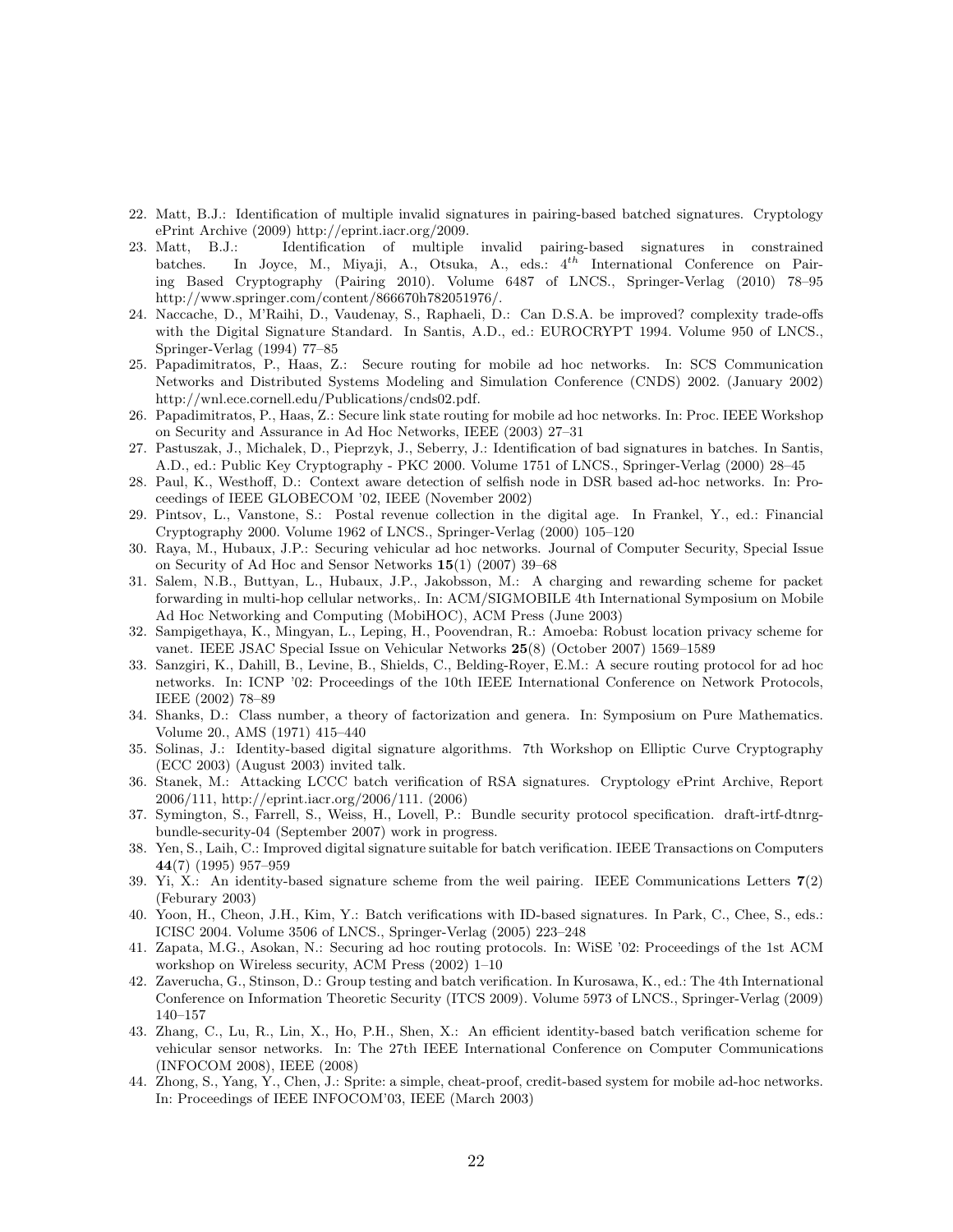## **A Auxiliary Algorithms for TPS**

This section describes the new tests used by the TPS method in Section 4,  $FastFactor(X)$ , and  $TriFactor(Parent)$ , and the functions  $Get_2(X)$  and  $Get_1(X)$ . <sup>6</sup>

# A.1  $Get_2(X)$

TPS uses  $Get_2(X)$  to obtain  $\alpha_{2,X}$  (and  $\alpha_{2,X}^{-1}$ ) for the (sub-)batch X. Algorithm A.1 presents  $Get_2$  for batch verifers of the form  $\alpha_0 = \prod_{i=1}^{\bar{n}-1}$ *h*=0  $e\left(\frac{N}{\sum}\right)$ *i*=1  $(D_{i,h}, T_h)$ . In Algorithm A.1,  $V0_{i,h} =$  $\sum_{j=N}^{i} D_{j,h}$  computed by  $Get_0(B)$ , and  $V1_{i,h} = i \sum_{j=N}^{i+1} D_{j,h} + \sum_{j=i}^{1} i D_{j,h}$  by  $Get_1(B)$ . The cost to compute  $\alpha_{2,B}$  and its inverse is  $\bar{n} \cdot |B| \cdot \textsf{CstAdd}\mathbb{G}_1 + \textsf{CstInv}\mathbb{G}_T + \textsf{CstMultPair}.$  We use  $\bar{n} \cdot |B| \cdot \textsf{CstAdd}\mathbb{G}_1 + \textsf{CstMultPair}$  for this case in Appendix 5.

When X is a left child the cost is no more than  $3 \cdot \text{CstAdd}\mathbb{G}_1 + 2 \cdot \text{CstSub}\mathbb{G}_1 + \text{CstInv}\mathbb{G}_T +$ CstDlbMult $\mathbb{G}_1(t_1,t_2)$  + CstMultPair with  $t_1 < \lceil log_2(N) + 1 \rceil$  and  $t_2 < \lceil 2log_2(N) \rceil$ . We estimate the cost of  $Get_2(X)$  in this case as CstMultPair. If X is a right child and  $\alpha_2$  for its sibling has been computed, the cost is at most  $2 \text{CstMultG}_T$  which we ignore. If the position of the single invalid signature in the sibling of X is known then the cost of computing  $\alpha_{2,X}$  and its inverse is 2 CstMult $\mathbb{G}_{T}$  + Cstlnv $\mathbb{G}_{T}$  + CstExpt $\mathbb{G}_{T}(t_1)$  where  $t_1 < \lceil log_2(N) \rceil$ . We use CstExpt $\mathbb{G}_{T}(t_1)$  for this case in Appendix 5. Since  $\textsf{CstExpt}\mathbb{G}_{T}(t_1) \ll \textsf{CstMultPair}$  we could ignore this cost as well.

## A.2  $Get_1(X)$

TPS uses  $Get_1(X)$  to obtain  $\alpha_{1,X}$  (and  $\alpha_{1,X}^{-1}$ ) for the (sub-)batch X. Algorithm A.2 presents  $Get_1$  for batch verifers of the form  $\alpha_0 = \prod_{i=1}^{\bar{n}-1}$ *h*=0  $e\left(\frac{N}{\sum}\right)$ *i*=1  $(D_{i,h}, T_h)$ . In Algorithm A.2,  $V0_{i,h} =$  $\sum_{j=N}^{i} D_{j,h}$  computed by  $Get_0(B)$ . The cost to compute  $\alpha_{1,B}$  and its inverse is  $\bar{n} \cdot |B|$ . CstAdd $\mathbb{G}_1$  + CstInv $\mathbb{G}_T$  + CstMultPair. We use  $\bar{n} \cdot |B|$  · CstAdd $\mathbb{G}_1$  + CstMultPair for this case in Appendix 5.

When X is a left child the cost is no more than  $3 \cdot \text{CstAdd}\mathbb{G}_1 + 2 \cdot \text{CstSub}\mathbb{G}_1 + \text{CstInv}\mathbb{G}_T +$ CstDlbMultG<sub>1</sub>(t<sub>1</sub>,t<sub>2</sub>) + CstMultPair with  $t_1 < \lceil log_2(N) + 1 \rceil$  and  $t_2 < \lceil 2log_2(N) \rceil$ . We estimate the cost of  $Get_2(X)$  in this case as CstMultPair. If X is a right child and  $\alpha_2$  for its sibling has been computed, the cost is at most  $2 \text{CstMult}\mathbb{G}_{T}$  which we ignore.

<sup>&</sup>lt;sup>6</sup> TPS uses a modified version of  $Get_1(X)$  which orginally appeared in [22], as well as  $Get_0(X)$  which also appeared in [22].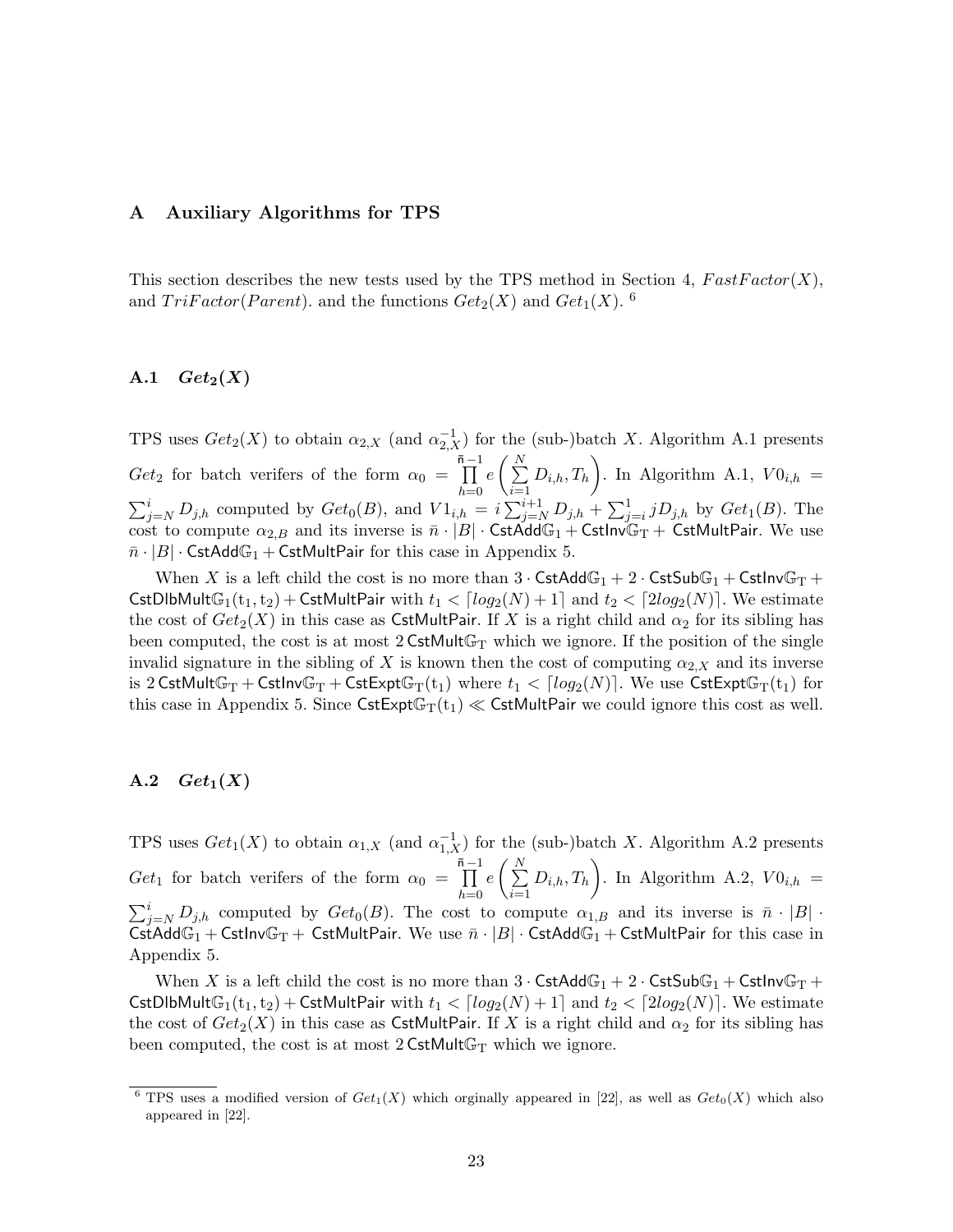**Algorithm A.1**  $Get_2(X)$  *(Obtain*  $\alpha_2$  *(and*  $\alpha_2^{-1}$ *) )* 

**Input:** X a list of message / signature pairs. **Output:** None. **Return:** The value  $\alpha_{2,[X]}$  for X. 1:  $P \leftarrow Parent(X); L \leftarrow Left(P); R \leftarrow Right(P); \hat{X} \leftarrow Sibling(X)$ 2: **if**  $(\alpha_{2,[X]})$  **then** // True if  $\alpha_{2,[X]}$  has been computed 3: **return**  $(\alpha_{2,[X]})$ 4: **else if**  $(\alpha_{0,[X]} = \alpha_{0,[P]})$  **then** 5:  $\alpha_{2,[X]} \leftarrow \alpha_{2,[P]}$ <br>6:  $inv\alpha_{2,[X]} \leftarrow in$ 6:  $inv\alpha_{2,[X]} \leftarrow inv\alpha_{2,[P]}$ <br>7: **return**  $(\alpha_{2,[X]})$  $return \ (\alpha_{2,[X]})$ 8: **else if**  $(ses[\hat{X}] \neq 0)$  **then** // Shanks found  $\alpha_{1, [\hat{X}]}$  and stored the position of the invalid signature in  $ses[\hat{X}]$ 9:  $\alpha_{2,[X]} \leftarrow \alpha_{2,[X]} \cdot inv\alpha_{1,[\hat{X}]}^{ses[\hat{X}]}$ 10:  $inv\alpha_{2,[X]} \leftarrow \alpha_{2,[X]}^{-1}$ 11: **return**  $(\alpha_{2,[X]})$ 12: **else if**  $(X = R)$  **then** // Right child 13:  $\alpha_{2,[R]} \leftarrow \alpha_{2,[P]} \cdot inv\alpha_{2,[L]}$ <br>14:  $inv\alpha_{2,[R]} \leftarrow inv\alpha_{2,[P]} \cdot \alpha_2$ 14:  $inv\alpha_{2,[R]} \leftarrow inv\alpha_{2,[P]} \cdot \alpha_{2,[L]}$ <br>15: **return**  $(\alpha_{2,[R]})$  $return \ (\alpha_{2,[R]})$ 16: **else if**  $(X = L)$  **then** // Left child 17:  $l \leftarrow \text{lowbnd}(L); u \leftarrow \text{upbnd}(L)$ <br>18: **for**  $h = 0$  **to**  $\bar{n} - 1$  **do** 18: **for**  $h = 0$  **to**  $\bar{n} - 1$  **do**<br>19:  $W2_{l,n}$   $k \leftarrow V2_1$ 19:  $W2_{l,u,h} \leftarrow V2_{1,h} - (2 \cdot V2_{u+1,h} + (2u-1) \cdot V1_{u+1,h} + u^2 \cdot V0_{u+1,h})$ <br>20: **if**  $(l \neq 1)$  then 20: **if**  $(l \neq 1)$  **then**<br>21: **if**  $(W2_1)$ 21: **if**  $(W2_{1,l-1})$  **then** // Test whether  $W2_{1,l-1,h=\{0,\bar{n}-1\}}$  has been computed 22: 22: **for**  $h = 0$  **to**  $\bar{n} - 1$  **do**<br>23:  $W2_{l,u,h} \leftarrow W2$ 23:  $W2_{l,u,h} \leftarrow W2_{l,u,h} - W2_{1,l-1,h}$ <br>24: else 24: **else** 25: **for**  $h = 0$  **to**  $\bar{n} - 1$  **do**<br>26:  $W2_{1,l-1,h} \leftarrow V$ 26:  $W_{21,l-1,h} \leftarrow V_{21,h} - (2 \cdot V_{2l,h} + (2l-3) \cdot V_{1l,h} + (l-1)^2 \cdot V_{1h})$ <br>  $W_{2l} \leftarrow W_{2l} \leftarrow W_{2l} \leftarrow W_{2l-1,h}$  $W2_{l, u, h}$  ←  $W2_{l, u, h}$  –  $W2_{1, l-1, h}$ 28:  $\alpha_{2,[L]} \leftarrow \prod_{h=0}^{\bar{n}-1} e(W2_{l,u,h}, T_h)$ 29: **if**  $(\alpha_{2,[L]} \neq \alpha_{2,[P]})$  then<br>30:  $inv\alpha_{2,[L]} \leftarrow \alpha_{2,[L]}^{-1}$ 30:  $inv\alpha_{2,[L]} \leftarrow \alpha_{2,[L]}^{-1}$ 31: **else** 32:  $inv\alpha_{2,[L]} \leftarrow inv\alpha_{2,[P]}$ <br>33: **return**  $(\alpha_{2,[L]})$  $return \ (\alpha_{2,[L]})$ 34: **else** // Root node, compute  $\alpha_{2,[B]}$ 35: **for**  $h = 0$  **to**  $\bar{n} - 1$  **do**<br>36:  $V2_{|X|h} \leftarrow V1_1$ 36:  $V2_{|X|,h} \leftarrow V1_{|X|,h}$ <br>37: **for**  $i = |X| - 1$  **to** 1 **do** 37: **for**  $i = |X| - 1$  **to** 1 **do**<br>38: **for**  $h = 0$  **to**  $\bar{n} - \bar{n}$ 38: **for**  $h = 0$  **to**  $\bar{n} - 1$  **do**<br>39:  $V2_{i, h} \leftarrow V2_{i+1}$ 39:  $V2_{i,h} \leftarrow V2_{i+1,h} + V1_{i,h}$ <br>40: **for**  $h = 0$  to  $\bar{n} - 1$  do 40: **for**  $h = 0$  **to**  $\bar{n} - 1$  **do**<br>41:  $V2_{1,h} \leftarrow V2_{1,h}$  $V2_{1,h} \leftarrow V2_{1,h} + V2_{2,h}$ 42:  $\alpha_{2,[B]} \leftarrow \prod_{i=1}^{\bar{n}-1} e(V_{2i,h}, T_h)$  $h=0$ 43:  $inv\alpha_{2,[B]} \leftarrow \alpha_{2,[B]}^{-1}$ 44: **return**  $(\alpha_{2,[B]})$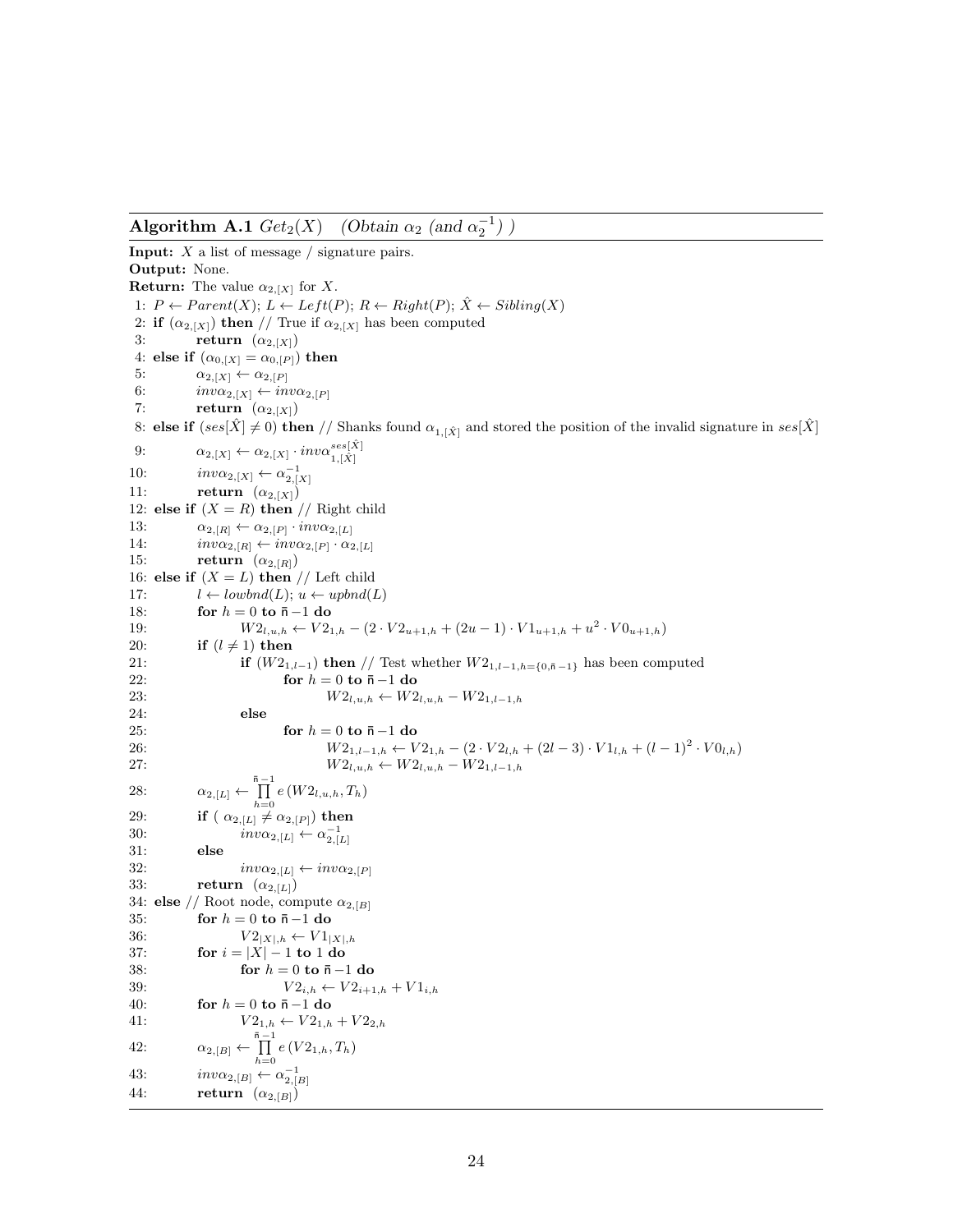#### A.3  $FastFactor(X)$

 $FastFactor(X)$  shown in Algorithm A.3 below tests whether the equation

$$
\alpha_{2,X}^4 \cdot (\alpha_{1,X}^{-4})^n \cdot \alpha_{0,X}^{n^2} = \alpha_{0,X}^{m^2}
$$
 (4)

has a solution when with  $2l+1 \leq n \leq 2(l+|X|)-1$  and  $1 \leq m \leq |X|-1$  where  $l = \text{lowbnd}(X)$ . If a solution exists then  $z_2 = (n + m)/2$  and  $z_1 = (n - m)/2$  where  $z_2 > z_1$  are the positions of the two invalid signatures. The algorithm is an improved version of the Factor Method [18]. Since  $2|n \iff 2|m$ , a solution to (4) can be found by searching for a solution to (5) and (6).

$$
\alpha_{2,X}^4 \cdot (\alpha_{1,X}^{-4})^{2\hat{n}} \cdot (\alpha_{0,X}^4)^{\hat{n}^2} = (\alpha_{0,X}^4)^{\hat{m}^2}
$$
\n(5)

In (5)  $n = 2\hat{n}$  and  $m = 2\hat{m}$  and the algorithm tests whether a solution exist such that  $l + 1 \leq \hat{n} \leq (l + |X|) - 2$  and  $1 \leq \hat{m} \leq |X|/2 - 1$ .

$$
\alpha_{2,X}^4 \cdot (\alpha_{1,X}^{-4})^{2\hat{n}+1} \cdot (\alpha_{0,X}^4)^{\hat{n}^2+\hat{n}+1} = (\alpha_{0,X}^4)^{\hat{m}^2+\hat{m}+1}
$$
(6)

In (6)  $n = 2\hat{n} + 1$  and  $m = 2\hat{m} + 1$  and the algorithm tests whether a solution exist such that  $l \leq \hat{n} \leq (l + |X|) - 2$  and  $0 \leq \hat{m} \leq |X|/2 - 1$ .

In the algorithm the function  $findMatch(leftside, right, Parent, flag)$  searches for a match between the used locations in the lists  $lefted$  and  $righted$  and returns the positions of the invalid signatures in  $B$  or  $(0, 0)$ .

When  $l \neq 1$  the worse case cost of the algorithm is 3 CstExpt $\mathbb{G}_{T}(\mathfrak{t}_{1})$  and  $(4.5|X|)$  CstMult $\mathbb{G}_{T}$ . When  $l = 1$  the cost is about  $4.5|X|$  CstMultG<sub>T</sub> compared to the worse case cost  $8|X|$  of the original Factor Method [18]. The average cost of the algorithm is  $3 \text{CstExpt}\mathbb{G}_{T}(t_1)$  when  $l \neq 1$ , plus approximately  $2\frac{3}{4}$   $|X|$  CstMultG<sub>T</sub> compared to approximately  $4.8$  |X| CstMultG<sub>T</sub> to 4.3 |X| CstMultG<sub>T</sub> of the original [22]. Since CstMultPair >> CstExptG<sub>T</sub>(t<sub>1</sub>), we ignore the 3 CstExpt $\mathbb{G}_{T}(t_1)$  cost as well as the cost of the small constant number CstMult $\mathbb{G}_{T}$  in Appendix 5.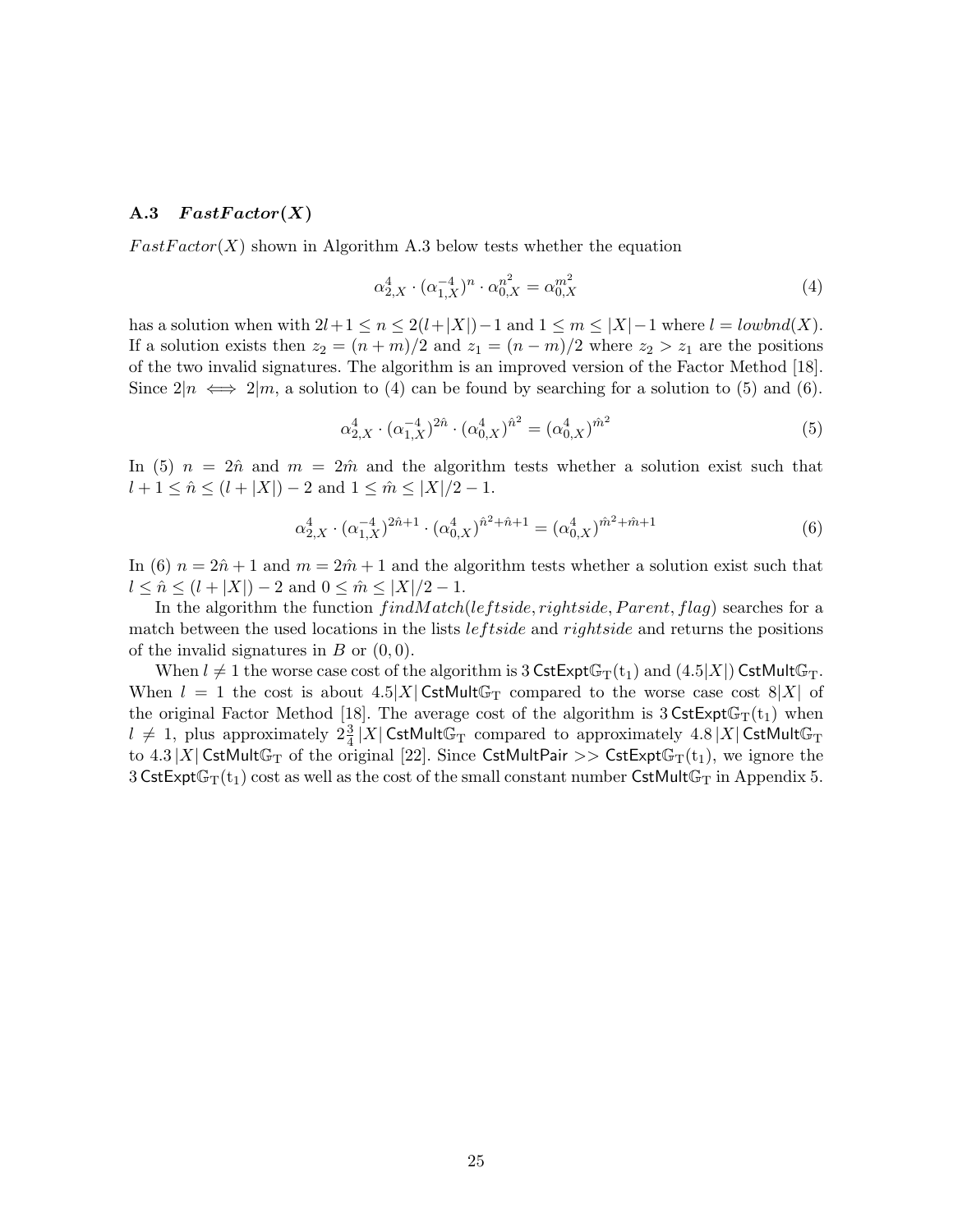**Algorithm A.2**  $Get_1(X)$ (Obtain  $\alpha_1$  (and  $\alpha_1^{-1}$ )

**Input:** X a list of message / signature pairs. **Output:** None. **Return:** The value  $\alpha_{1,[X]}$  for X. 1:  $P \leftarrow Parent(X); L \leftarrow Left(P); R \leftarrow Right(P); \hat{X} \leftarrow Sibling(X)$ 2: **if**  $(\alpha_{1,[X]})$  **then** // True if  $\alpha_{1,[X]}$  has been computed 3: **return**  $(\alpha_{1,[X]})$ 4: **else if**  $(\alpha_{0, [X]} = \alpha_{0, [P]})$  **then** 5:  $\alpha_{1,[X]} \leftarrow \alpha_{1,[P]}$ <br>6:  $inv\alpha_{1,[X]} \leftarrow in$ 6:  $inv\alpha_{1,[X]} \leftarrow inv\alpha_{1,[P]}$ <br>7: **return**  $(\alpha_{1,[X]})$  $return \ (\alpha_{1,[X]})$ 8: **else if**  $(X = R)$  **then** // Right child 9:  $\alpha_{1,[R]} \leftarrow \alpha_{1,[P]} \cdot inv\alpha_{1,[L]}$ <br>10:  $inv\alpha_{1,[R]} \leftarrow inv\alpha_{1,[P]} \cdot \alpha_1$ 10:  $inv\alpha_{1,[R]} \leftarrow inv\alpha_{1,[P]} \cdot \alpha_{1,[L]}$ <br>11: **return**  $(\alpha_{1,[R]})$  $return \(\alpha_{1,[R]})$ 12: **else if**  $(X = L)$  **then** // Left child 13:  $l \leftarrow \text{lowbnd}(L); u \leftarrow \text{upbnd}(L)$ <br>14: **for**  $h = 0$  **to**  $\bar{n} - 1$  **do** 14: **for**  $h = 0$  **to**  $\bar{n} - 1$  **do**<br>15:  $W1_{l,u,h} \leftarrow V1_1$ 15:  $W1_{l,u,h} \leftarrow V1_{1,h} - (V1_{u+1,h} + u \cdot V0_{u+1,h})$ <br>16: **if**  $(l \neq 1)$  then 16: **if**  $(l \neq 1)$  **then**<br>17: **if**  $(W1)$ 17: **if**  $(W1_{1,l-1})$  **then** // Test whether  $W1_{1,l-1,h=\{0,\bar{n}-1\}}$  has been computed 18: 18: **for**  $h = 0$  **to**  $\bar{n} - 1$  **do**<br>19:  $W1_{l,u,h} \leftarrow W1$ 19:  $W1_{l,u,h} \leftarrow W1_{l,u,h} - W1_{1,l-1,h}$ <br>20: else 20: **else** 21: **for**  $h = 0$  **to**  $\bar{n} - 1$  **do**<br>22:  $W1_{1 l - 1 h} \leftarrow V$ 22:  $W1_{1,l-1,h} \leftarrow V1_{1,h} - (V1_{l,h} + (l-1) \cdot V0_{l,h})$ <br>23:  $W1_{l,h,h} \leftarrow W1_{l,h,h} - W1_{1,l-1,h}$  $W1_{l,u,h}$  ←  $W1_{l,u,h}$  –  $W1_{1,l-1,h}$ 24:  $\alpha_{1,[L]} \leftarrow \prod_{h=0}^{\bar{n}-1} e(W1_{l,u,h}, T_h)$ 25: **if**  $(\alpha_{1,[L]}\neq \alpha_{1,[P]})$  then 26:  $inv\alpha_{1,[L]} \leftarrow \alpha_{1,[L]}^{-1}$ 27: **else** 28:  $inv\alpha_{1,[L]} \leftarrow inv\alpha_{1,[P]}$ <br>29: **return**  $(\alpha_{1,[L]})$  $return \ (\alpha_{1,[L]})$ 30: **else** // Root node, compute  $\alpha_{1,[B]}$ 31: **for**  $h = 0$  **to**  $\bar{n} - 1$  **do**<br>32:  $V1_{|X|, h} \leftarrow V0_1$ 32:  $V1_{|X|,h} \leftarrow V0_{|X|,h}$ 33: **for**  $i = |X| - 1$  **to** 1 **do** 34: **for**  $h = 0$  **to**  $\bar{n} - 1$  **do**<br>35:  $V1_{i,h} \leftarrow V1_{i+1}$  $V1_{i,h} \leftarrow \overline{V1}_{i+1,h} + V0_{i,h}$ 36:  $\alpha_{1,[B]} \leftarrow \prod_{h=0}^{\bar{n}-1} e(V1_{1,h}, T_h)$ 37:  $inv\alpha_{1,[B]} \leftarrow \alpha_{1,[B]}^{-1}$ 38: **return**  $(\alpha_{1,[B]})$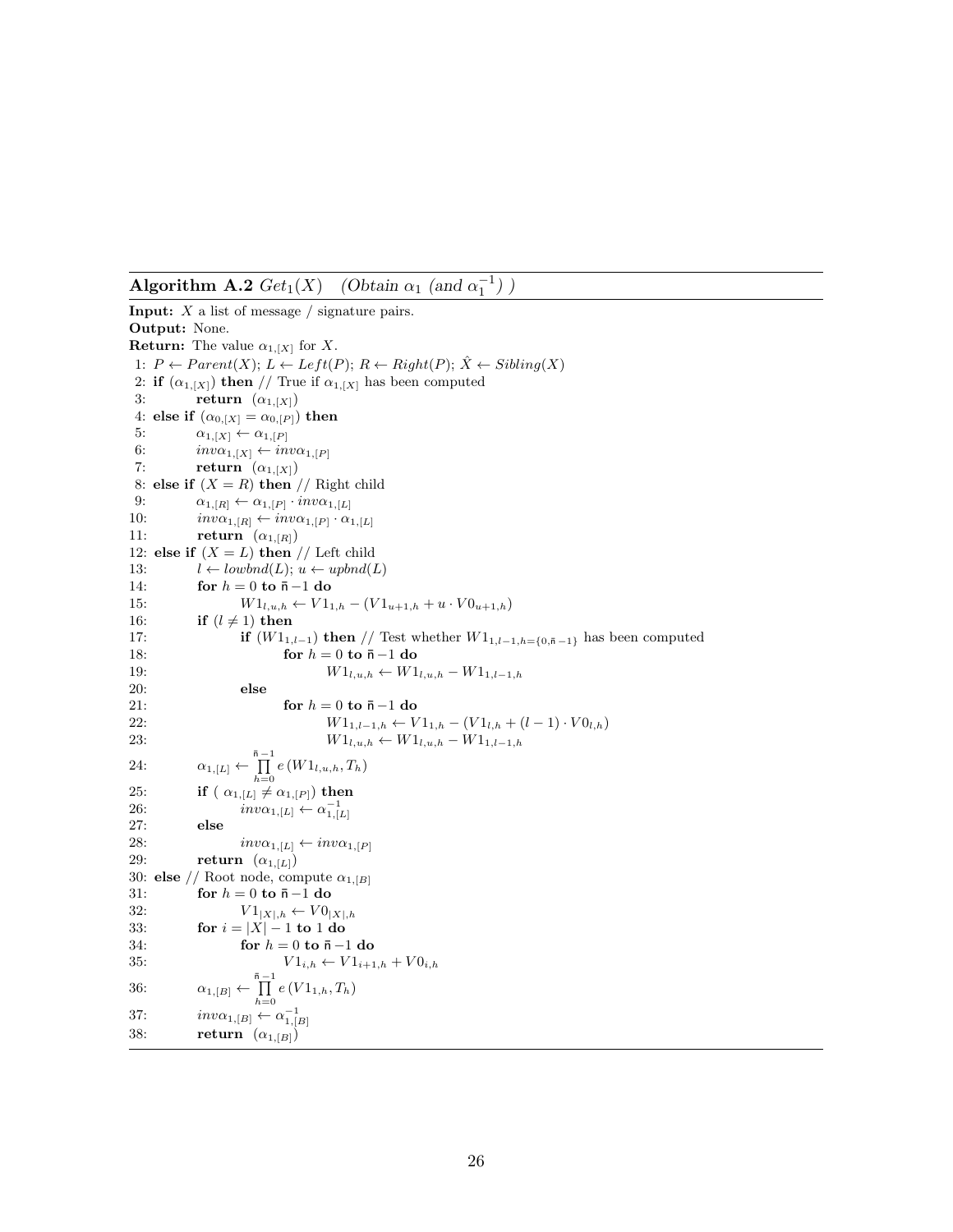**Algorithm A.3**  $FastFactor(X)$  *(Identify two invalid signatures in* X)

**Input:** X a list of message / signature pairs. **Output:** None. **Return:** The indexes in  $B$  of both invalid signatures in  $X$  or  $(0, 0)$ . 1:  $l \leftarrow \text{lowbnd}(X)$ 2:  $rightsideODD[0] \leftarrow rightsideEVEN[1] \leftarrow \beta_1 \leftarrow \alpha_{0,[X]}^4$ 3:  $lefted{ODD[l] \leftarrow \alpha_{2,[X]}^4 * (inv\alpha_{1,[X]}^4)^{2l+1} * (\beta_1)^{l^2+l+1}}$ 4:  $\delta_l \leftarrow inv\alpha_{1,[X]}^4 * (\beta_1)^l$ 5:  $leftsideEVEN[l+1] \leftarrow leftsideODD[l] * \delta_l$ 6:  $\beta_2 \leftarrow \beta_1 * \beta_1$ 7:  $rightsideODD[1] \leftarrow rightsideEVEN[1]*\beta_2$ 8:  $\delta_{l+2} \leftarrow \delta_l * \beta_2$ 9:  $leftsideODD[l + 1] \leftarrow leftsideEVEN[l + 1] * \delta_{l+2}$ 10: **if**  $(((z_1, z_2) \leftarrow findMatch(leftsideEVEN, rightsideEVEN, X, even)) \neq (0, 0))$  **then**<br>11: **return**  $(z_1, z_2)$ return  $(z_1, z_2)$ 12: **if**  $(((z_1, z_2) \leftarrow findMatch(leftsideODD, rightsideODD, X, odd)) \neq (0, 0))$  **then**<br>13: **return**  $(z_1, z_2)$ return  $(z_1, z_2)$ 14:  $\delta_{l+1} \leftarrow \delta_l * \beta_1$ 15: **for** i=2 **to** —X—-1 **do** 16: **if**  $i \leq (|X|/2) - 1$  **then**<br>17: *rightsideEVEN[i]* 17:  $rightsideEVEN[i] \leftarrow rightsideODD[i-1] * \beta_{i-1}$ <br>18:  $leftsideEVEN[i+1] \leftarrow leftsideODD[i+i-1] * \delta_{i+i-1}$ 18: *leftsideEVEN*[ $l + i$ ] ← *leftsideODD*[ $l + i - 1$ ] ∗  $\delta_{l+i-1}$ <br>19: **if**  $(((z_1, z_2) \leftarrow findMatch(leftsideEVEN,rightsideEVER)$ 19: **if**  $(((z_1, z_2) \leftarrow findMatch(leftsideEVEN, rightsideEVEN, X, even)) \neq (0, 0))$  then<br>20: **return**  $(z_1, z_2)$ return  $(z_1, z_2)$ 21: **if**  $i \leq (|X|/2) - 1$  **then**<br>22:  $\beta_{i+1} \leftarrow \beta_i * \beta_1$ 22:  $\beta_{i+1} \leftarrow \beta_i * \beta_1$ <br>23:  $rightsideODD$ 23:  $rightsideODD[i] \leftarrow rightsideEVEN[i] * \beta_{i+1}$ <br>24:  $\delta_{l+i+1} \leftarrow \delta_{l+i} * \beta_1$ 24:  $\delta_{l+i+1} \leftarrow \delta_{l+i} * \beta_1$ <br>25:  $\qquad \qquad let side ODD[l+1]$ 25: *leftsideODD*[ $l + i$ ] ← *leftsideEVEN*[ $l + i$ ]  $* \delta_{l+i+1}$ <br>26: **if**  $(((z_1, z_2) \leftarrow findMatch(le ftsideODD, riontsideC))$ 26: **if**  $(((z_1, z_2) \leftarrow findMatch(leftsideODD, rightsideODD, X, odd)) \neq (0, 0)))$  then <br>27: **return**  $(z_1, z_2)$ return  $(z_1, z_2)$ 28: **return** (0, 0)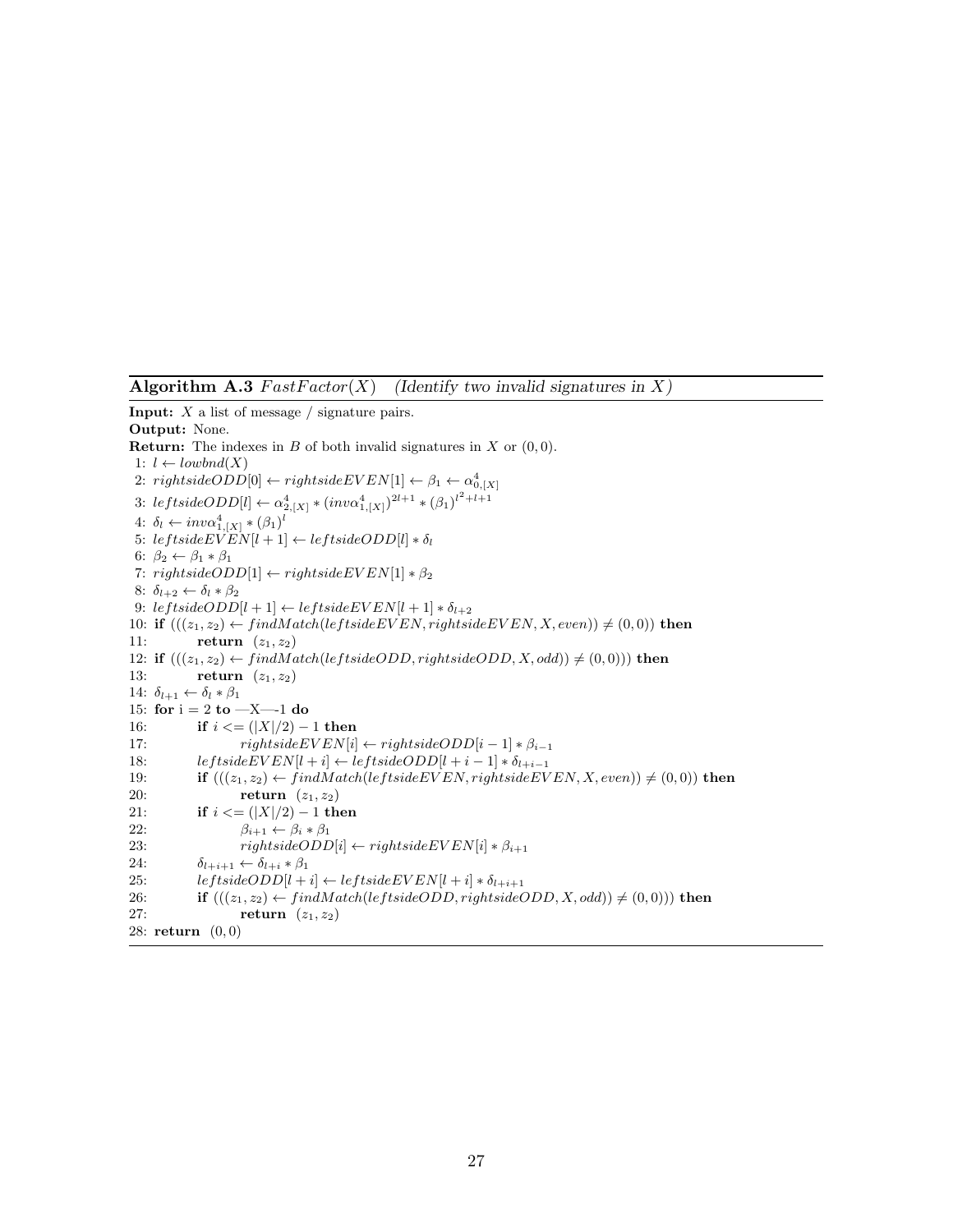#### **A.4** *T riF actor***(***P arent***)**

The algorithm for  $TriFactor(Parent)$  shown on page 29 uses  $TriSolver(Parent, Left, Right)$ to test whether equation

$$
\alpha_{2,B}^4 \cdot (\alpha_{0,R}^{-4})^{z_3^2} \cdot (\alpha_{1,B}^{-4})^{n_L} \cdot (\alpha_{0,R}^4)^{n_l \cdot z_3} \cdot \alpha_{0,L}^{n_L^2} = \alpha_{0,L}^{m_L^2}
$$
 (7)

has a solution with  $2l_L + 1 \leq n_L \leq 2(l_L + |L|) - 1$ ,  $1 \leq m_L \leq |L| - 1$  and  $l_R \leq z_3 < l_R + |R|$ , where  $l_L = \text{lowbnd}(L)$  (L is Left the left child of Parent) and similarly for  $l_R$  (and R). If the test succeeds then  $z_2 = (n_L + m_L)/2$  and  $z_1 = (n_L - m_L)/2$  where  $z_2 > z_1$  are the positions of the two invalid signatures in  $L$  and  $z_3$  is the position of the invalid signature in  $R$ . If the test fails then  $TriSolver(Parent, Right, Left)$  is used to test whether

$$
\alpha_{2,B}^4 \cdot (\alpha_{0,L}^{-4})^{z_1^2} \cdot (\alpha_{1,B}^{-4})^{n_R} \cdot (\alpha_{0,L}^4)^{n_R \cdot z_1} \cdot \alpha_{0,R}^{n_R^2} = \alpha_{0,R}^{m_R^2}
$$
\n(8)

has a solution with  $2l_R + 1 \le n_R \le 2(l_R + |R|) - 1$ ,  $1 \le m_R \le |R| - 1$  and  $l_L \le z_1 < l_L + |L|$ . If the test succeeds then  $z_3 = (n_R + m_R)/2$  and  $z_2 = (n_R - m_R)/2$  where  $z_3 > z_2$  are the positions of the two invalid signatures in R and  $z_1$  is the position of the invalid signature in L.

Similar to FastFactorMethod, the TriSolver algorithm exploits the observation that  $2|n_X \iff 2|m_X$  where  $X = L$  or  $X = R$ . If the test of (7) is successful the expected cost of  $TriSolver(Left, Right)$  is approximately

$$
\frac{1}{32} \left( 40 + 14\sqrt{2} + 3\left( 3 + \sqrt{2} \right) M \right) M \text{ CstMult}\mathbb{G}_{\mathrm{T}}
$$

where  $M = |P|$ , otherwise the cost of the failed call to  $TriSolver(Left, Right)$  is  $\frac{1}{4}(11 +$  $(3M)M$  CstMultG<sub>T</sub>.

If the test of (8) is successful, then cost is the sum of the failed  $TriSolver(Left, Right)$ , plus a successful  $Trisolver(Right, Left)$  which is  $\frac{1}{64}$  (2  $(64 + 7\sqrt{2}) + 3(11 + \sqrt{2})M$ ) M CstMultG<sub>T</sub>. Therefore the expected approximate cost of successful call to  $TriFactor(Parent)$  is  $\frac{1}{32}$   $\left(14\left(6+\sqrt{2}\right)+3\left(7+\sqrt{2}\right)M\right)M$  CstMultG<sub>T</sub> and a failed call is  $\frac{1}{2}\left(11+3M\right)M$  CstMultG<sub>T</sub>.

The function  $findMatch(left, right, Parent, Child1, Child2, z, flag)$  searches for a match between the used locations in the lists  $left$  and right and returns the positions of the invalid signatures in  $B$  or  $(0, 0)$ .